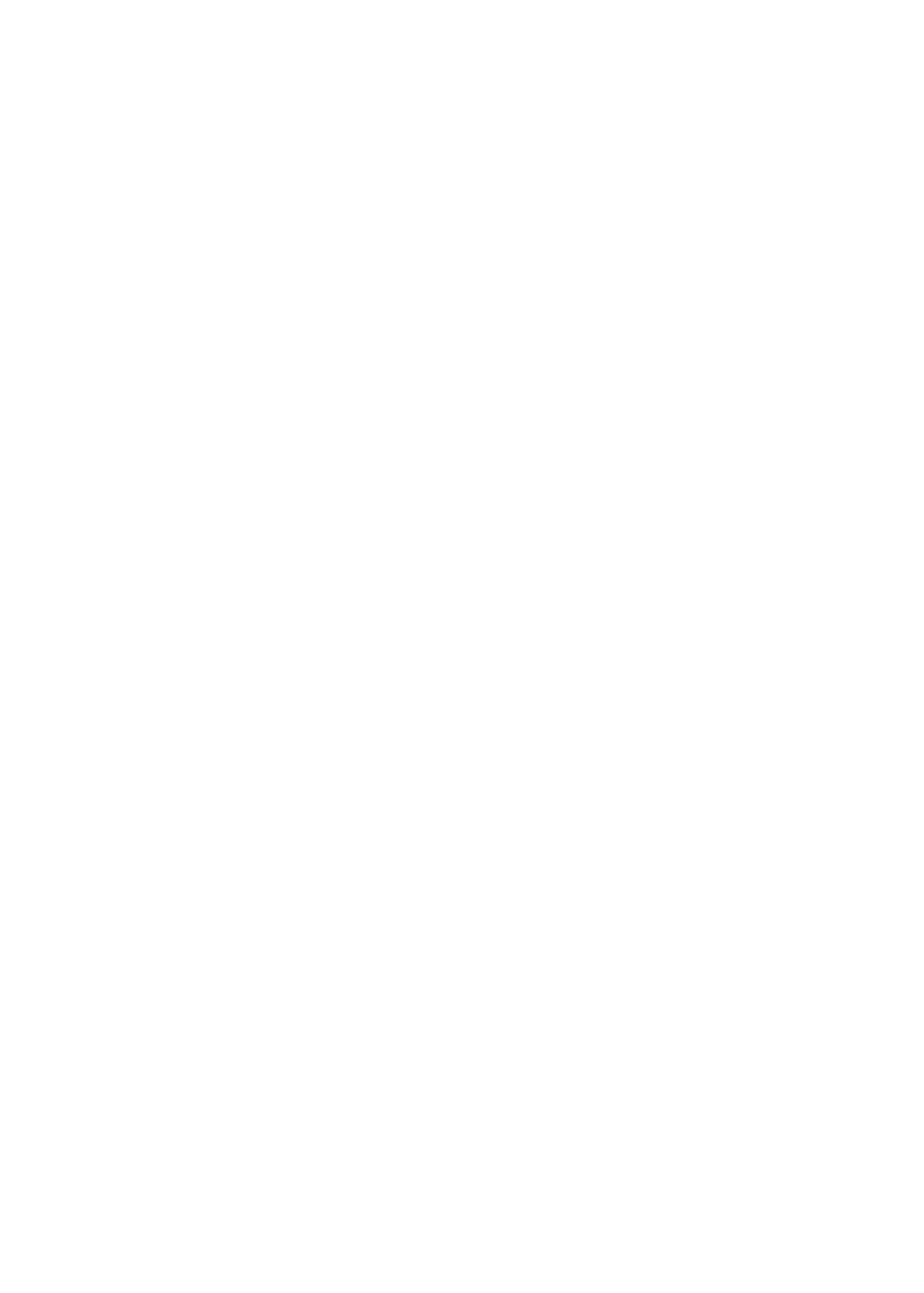Through links, search engines' automated robots more commonly known as crawlers or spiders can reach the many billions of interconnected documents. First, search engines crawl the Web to see what is there. The web spiders then follow links from one page to another and index everything they find on their way. Once the engines find these pages, they next decipher the code from them and store selected pieces in massive hard drives, to be recalled later when needed for a search query. To accomplish the difficult and tedious task of holding billions of pages that can be accessed in a fraction of a second, the search engines have constructed datacenters all over the world.

After a page is crawled, the next step is to index its content. The indexed page is stored in a giant database, from where it can later be retrieved. Essentially, the process of indexing is identifying the words and expressions that best describe the page and assigning the page to particular expression popularly known as keywords. For a human it will not be possible to process such amounts of information but generally, search engines deal just fine with this task. Sometimes they might not get the meaning of a page right but if you help them by optimizing it, it will be easier for them to classify your pages correctly. These monstrous storage facilities hold thousands of machines processing large quantities of information. After all, when a person performs a search at any of the major engines, they demand results instantaneously – even a 1 or 2 second delay can cause dissatisfaction. Thus, it is very important for the engines to work hard to provide answers as fast as possible.

### **3. Functions of Search Engine**

The main purpose of using a search engine is to get the answers, which we are looking for in a short period of time. Search engines are answer machines. When a person looks for something information online, it requires the search engines to scour their corpus of billions of documents present in the web. For this, a search engine has to do two things. First, it needs to return only those results that are relevant or useful to the searcher's query, and second, rank those results in order of perceived usefulness. It is both "relevance" and "importance" that the process of SEO is meant to influence for the benefit of its users.

To a search engine, relevance means more than simply finding a page with the correct keyword. In the early days of the web, search engines did not go deeper than this simplistic step, and their results suffered consequently. Thus, through evolution, smart engineers at the engines devised better ways to find valuable results that searchers would appreciate and enjoy. Today, 100s of factors influence relevance.

#### *How Do Search Engines Determine Importance?*

Currently, the major engines typically interpret importance by means of popularity. That is to say the more popular a site, page or document is the more valuable the information contained therein must be. This assumption has proven successful in practice, as the engines have continued to increase users' satisfaction by this method.

Popularity and relevance are not determined manually. Instead, the engines construct careful, mathematical equations or algorithms to sort the information and then rank them in order of their importance. These algorithms are often comprised of hundreds of components. In the search-marketing field, we often refer to them as "ranking factors".

#### *"How Search Marketers Succeed"*

The complicated algorithms of search engines may appear at first glance to be impenetrable and very difficult to understand. However, the engines themselves provide little insight into how to achieve better results or garner more traffic. What information on optimization and best practices that the engines themselves do provide is listed below: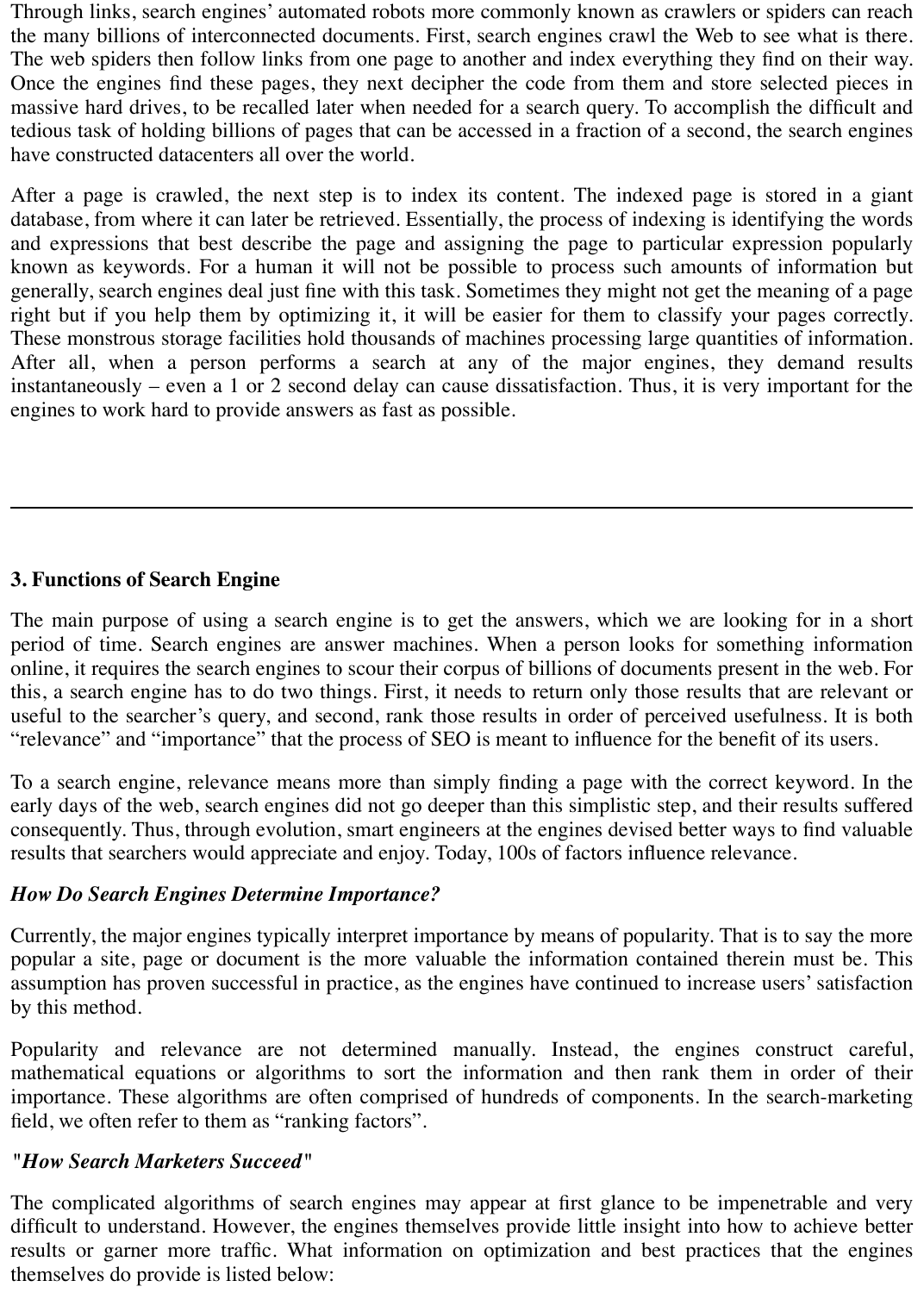1. Make pages primarily for users and not for search engines. Do not deceive your users or present different content to search engines than you display to users, which is commonly referred to as cloaking.

2. Make a site with a clear hierarchy and text links. Every page should be reachable from at least one static text link.

3. Create a useful, information-rich site, and write pages that clearly and accurately describe your content. Make sure that your title elements and ALT attributes are descriptive and accurate.

4. Use keywords to create descriptive, human friendly URLs. Ensure a clean, keyword rich URL structure is in place.

## **How to Interact with search Engine**

You need to be empathetic with your target audience, when it comes to search engine marketing. This is, in fact, one of the most essential elements for creating an online marketing strategy. You need to grasp what the average searcher, especially what your target market is seeking for, to reach them more effectively. Besides, such practice will help you to keep those users. In other words, build your online marketing strategies for users and not just for search engines. A user who had bad experience at your site, which may include failing to accomplish a task or finding what they were searching for, will also correlate with your poor search engine performance. In fact, search engines too give special important to user experience, while determining the ranking of your site. As a result, when a happy user has a positive experience with your site, the search engine takes it to your credibility and the effect is visible in your search ranking result.

If you are wondering what users are looking for, there is hardly any definite answer. The users can search for anything ranging from hairpin to helicopter, based on your market or niche. However, it is possible to categorize the search queries of the users into three types of queries. These are:

 Do or the Transactional Queries: These are action queries made with the intention of doing or buying something. For example, buy a laptop, download a PDF file or watch a movie online.

 Know or the Informational Queries: These include the queries that users make while seeking information. Examples may include queries made to know about a particular brand or about a travel destination along with information about related our package.

 Go or the Navigation Queries: These are relatively simple queries where the users know where they want to go. Examples include when a user search for a particular online destination like Twitter, Facebook or the homepage of Apple.

The next factor that you need to understand is the kind of user experience your site is likely to provide. For example, can your site satisfy the visitors with what they find there? It is the most important question that search engines had to figure out millions of times in a day. When a search engine ranks your page on their search result, they are actually recommending you to the visitors. Thus, they are risking their credibility as well, as it was their responsibility to serve relevant results to the users.

### **Power of Inbound Marketing in SEO**

Search engine marketing starts with a few words typed into a small box.

Though the usage of search engines evolved over the years, the basic principles of conducting search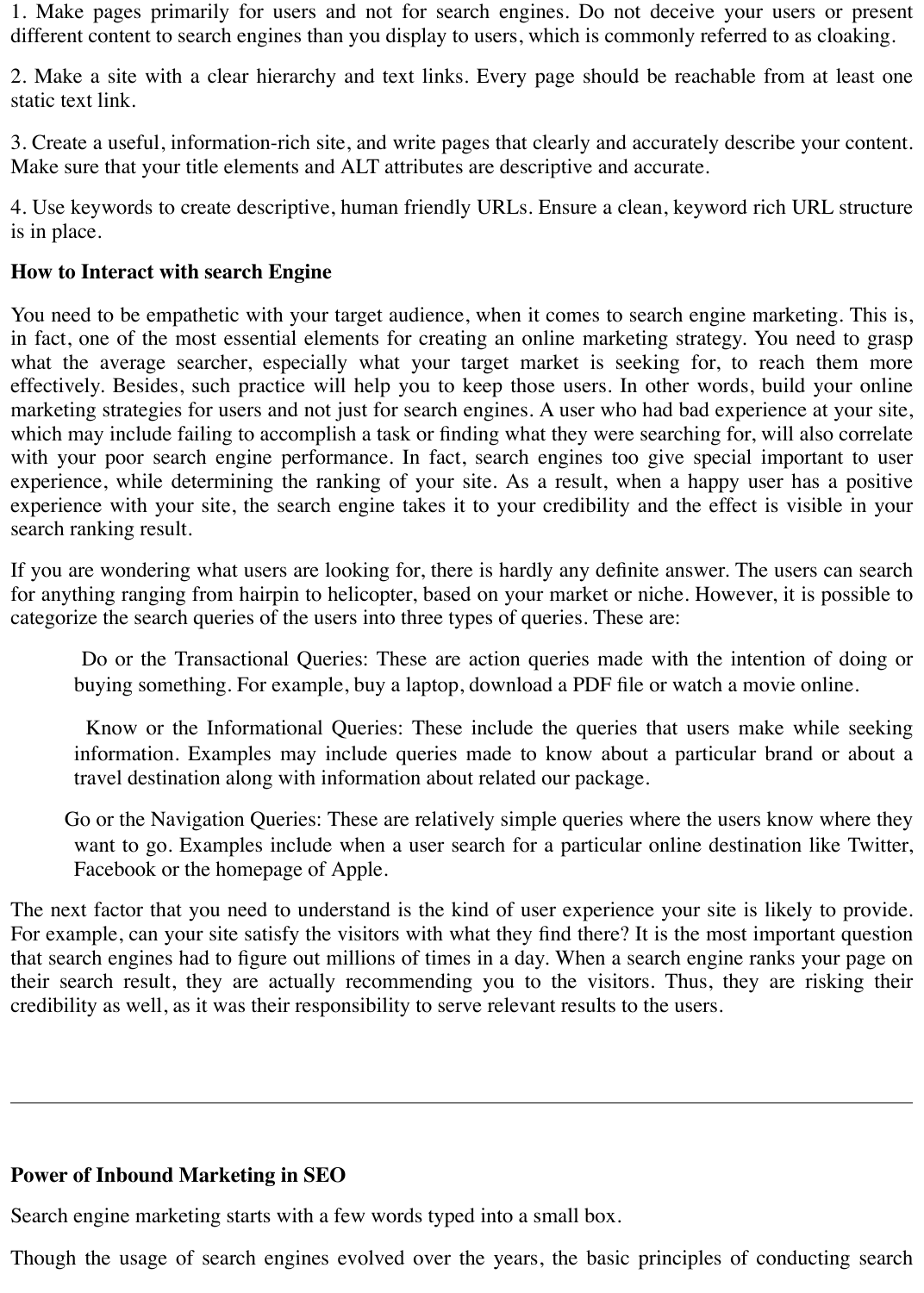queries remained mostly unchanged. Most search processes include the following steps:

The need for an answer, information or solution

Formulating the needs in a few words or phrase, popularly referred to as query

Entering the query or the search phrases into a search engine

Browsing through the matching results

Click a particular result

Scan the suite for solution/ answer

Return to the search results in unsatisfied and click another link/ search result

Perform a fresh search with some new search queries or with refinements to existing query

But the question is why even invest your time and resource on search engine optimization? The answer is simple – to increase your website's visibility and boost your sales/ revenue. To explain the broad picture of SEO usage, we have compiled some fascinating and relevant data that will also explain the power of search engines.

## *Google leads the way*

The search engine giant Google leads the way when it comes to SEO, found the study conducted in October 2011 by comScore. In April, Google led the U.S. core search market by conducting 65.4 percent of the total searches. It was followed by Yahoo! with 17.2 percent and Microsoft with 13.4 percent. In USA alone, 20.3 billion searches were conducted in a month. Google accounted for 13.4 billion of these searches, followed by Yahoo! for 3.3 billion, Microsoft for 2.7 billion, Ask for 518 million and AOL for 277 million. The total number of search powered by Google equaled 67.7 percent followed by Bing responsible for 26.7 percent of the total search.

### *Billions spent on online marketing*

According to an August 2011 Forrester report, billions are spent on online marketing. The report forecasts that the investment on interactive marketing will be around \$77 billion in 2016, which will represent 26% of all the advertising budgets combined

### *Search is the new Yellow Pages*

A Burke 2011 report says that online search is the new Yellow Pages. Around 76% of the participants of the people surveyed reported that they use search engines for finding local business information, whereas 74% used print yellow pages. Moreover, 57% use Internet yellow pages in comparison to the 44% using traditional newspapers. Among the people using search engines for finding local business information, 67% use search engines and the remaining 23% use online social networks to find such information.

# **Studies to Illustrate the Power of Inbound Marketing & SEO**

A PEW Internet Study published in August 2011 reveals that percentage of Internet users using search engines has been rising steadily from around one-third of the total users in 2002 to 59% of the Internet users. This increase has also resulted in raising the number of people using e-mail by 61 percent on a given day.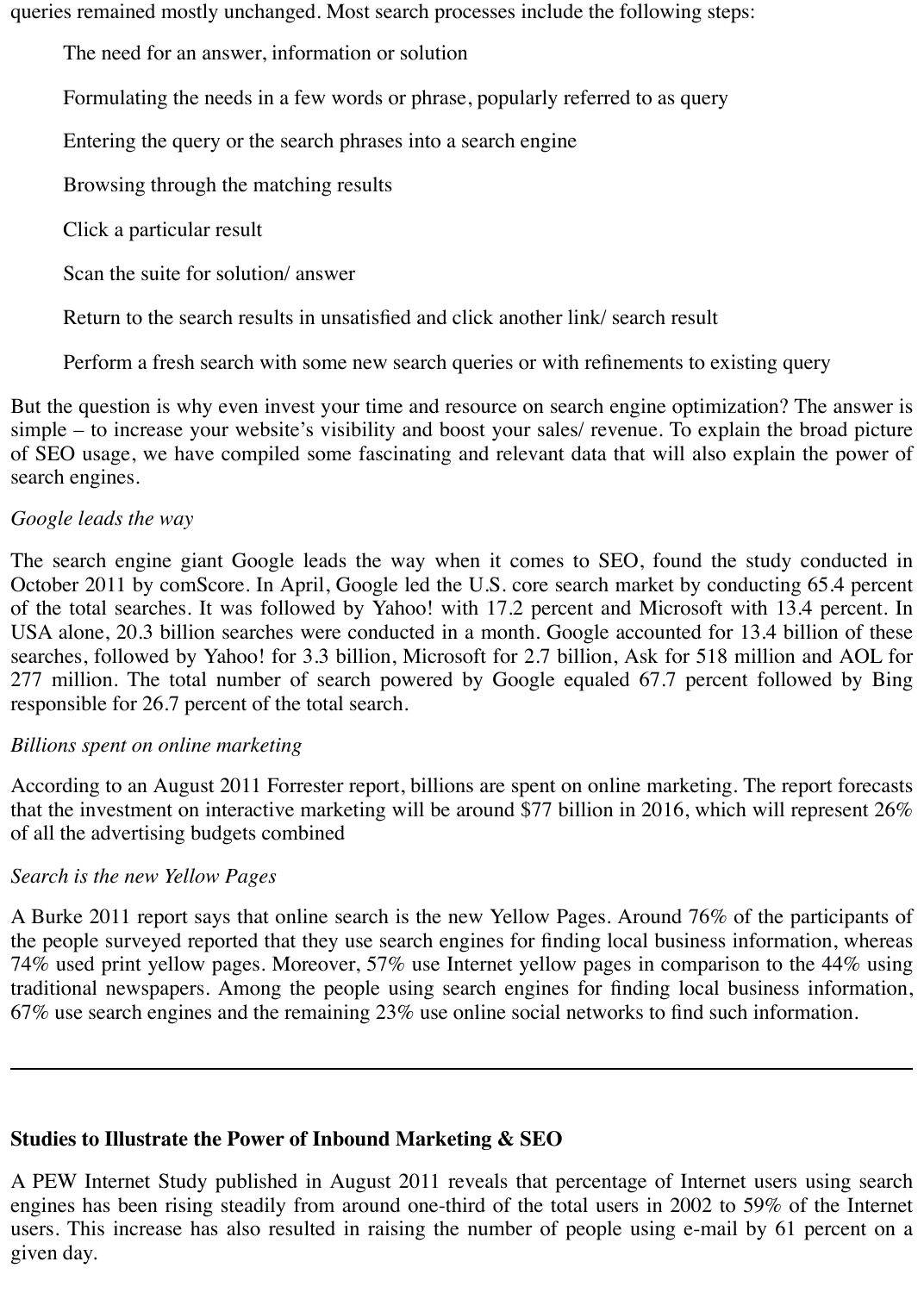Another report from StatCounter Global Stats lists the 5 leading search engines sending traffic worldwide. Google tops the list by sending 90.62% of traffic, followed by Yahoo! with 3.78% of traffic, Bing with 3.72%, Ask Jeeves .36%, and Baidu .35%. The study conducted by Slingshot SEO in 2011 revealed the click-through rates for the top ranking sites. According to this study, the website achieving #1 position in the search results of Google receives around 18.2% of the total number of click-through traffic. The second ranking receives 10.1%, while the third and forth receive 7.2% and 4.8% respectively. The rest of the search results receive less than 2% of the total click-through traffic. For Bing, the #1 position search result has a click-through rate of 9.66%. The total average click-through rate for first search ten results for Google is 52.32%, while it was 26.32% for Bing.

Considering all these studies, you can understand that little attention is paid to the search results ranking at the lower end of the page. In comparison, sites with higher page ranking receive the prime attention. Also, you need to consider that the search engines help to draw the users eye to the organic search results with bolded keywords, title and description, rather than on the paid search listings.

Based on these studies and reports we can say that web search and online/ search marketing is a very popular platform, which is growing at a steady rate of around 20% every year. It has affected and reached every Americans using Internet and billions of people across the world. Search engine drives a great amount of online and offline economic activity. Besides, it is found that higher search rankings are critical to visibility in the first few results

Once you achieve the top ranking in the search engine's result page, it will not only help you to achieve a great amount of organic traffic but also instills trust in your consumers, when it comes to determine the relative importance and worthiness of your website.

As a marketer, you need to understand that Internet as a whole and more specifically search engines is the best and more important way to build your business and reach your consumers, irrespective of the size, reach and focus of your company.

Next step is to learn the foundations of SEO to achieve these goals.

#### **1. Why Search Engine Marketing is Necessary**

One of the most important aspects of Search Engine Optimization is to makethe website easy for both users and search engine spiders to understand. However sophisticated todays Search Engines have become, in many ways they still can't see and understand a web page the same way a human does. SEO helps the engines figure out what each page is about, and how it may be useful for users.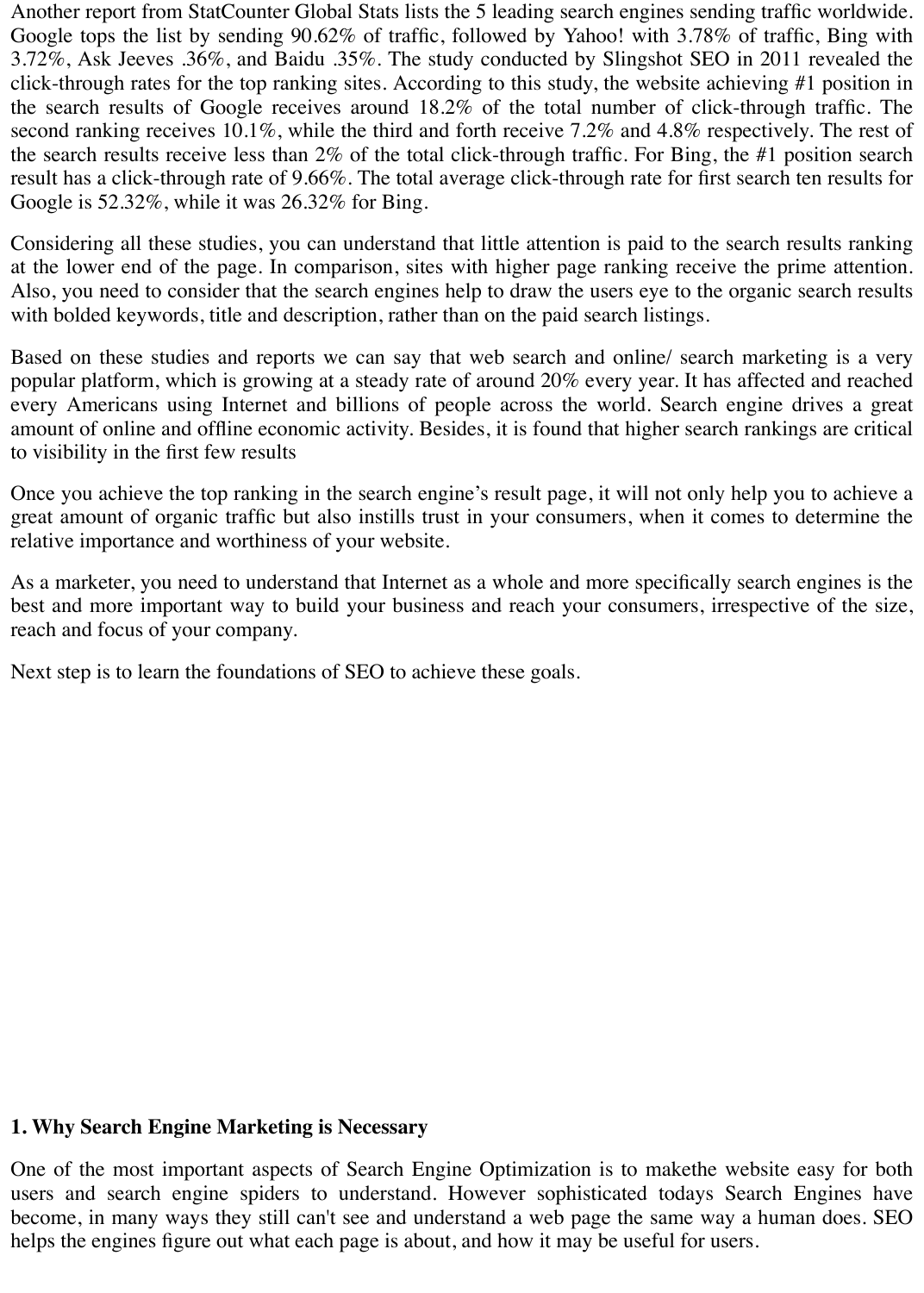Search engine optimization can be vital to a business because 90% of all online traffic is achieved through the various search engines. Therefore, knowing how to properly market your company through search engine optimization is virtually the only way to be found on the expansive Internet. Today's search engines operate much like the phone book used to—just on a much larger scale. By searching a topic, you are able to find thousands of businesses that are offering the services you need. How your company's site is found can be difficult with so many regional, national, and even international options. That is why utilizing a specialized search engine optimization techniques can be the difference between high visitor frequency and being lost amidst the numerous other businesses found on the Internet.

Imagine you posted online a picture of your family cat. A human might describe it as "a white,small-sized cat - playing fetch in the park." On the other hand, the best search engine in the world would not understand the photo at anywhere near that level of sophistication. How do you make a search engine understand a photograph? Fortunately, SEO allows webmasters to provide much needed relevant data regarding that photograph that the engines can use to understand content. In fact, adding proper structure to your content is essential to SEO.

Understanding both the abilities and limitations of search engines allows you to properly build, format and annotate your web content in a way that search spiders can digest. Without SEO, many websites remain invisible to search engines.

You want to be seen by potential customers who are actually interested in what you provide, and are located in the area you are marketing in. Utilizing the major Search Engines such as Google and Yahoo in your online marketing efforts can give you an edge over the competition, quickly. It doesn't matter the size of your organization, Search engine optimization is one method, which helps you to attract the higher number of traffic to your website.

### **2. The Limits of Search Engine Technology**

The major search engines all operate on the same principles. Automated search bots crawl the web, follow links and index content in massive databases. Modern search technology is not all-powerful. There are technical limitations of all kinds that cause immense problems in both inclusion and rankings, a few common limitations are listed below

 Spidering and Indexing Problems: Search engines aren't good at completing online, and thus any content contained behind them may remain hidden. Websites using a CMS (Content Management System) often create duplicate versions of the same page, which is a major problem for search engines looking for completely original content. Poor link structures lead to search engines failing to reach all of a website's content. Although the engines are getting better at reading non-HTML text, content in rich media format is traditionally difficult for search engines to parse.

 Content to Query Matching: Text that is not written in common terms that people use to search. Language and internationalization subtleties. Location targeting, such as targeting content in Chinese when the majority of the people who would visit your website are from India. Mixed contextual signals. For example, the title of your blog post is "India's Best Tea" but the post itself is about a vacation resort in Australia that happens to serve great Tea. These mixed messages send confusing signals to search engines.

 The "Tree falls in a forest": SEO isn't just about getting the technical details of search-engine friendly web development correct. It's also about marketing. This is perhaps the most important concept to grasp about the functionality of search engines. The contents of a website can remain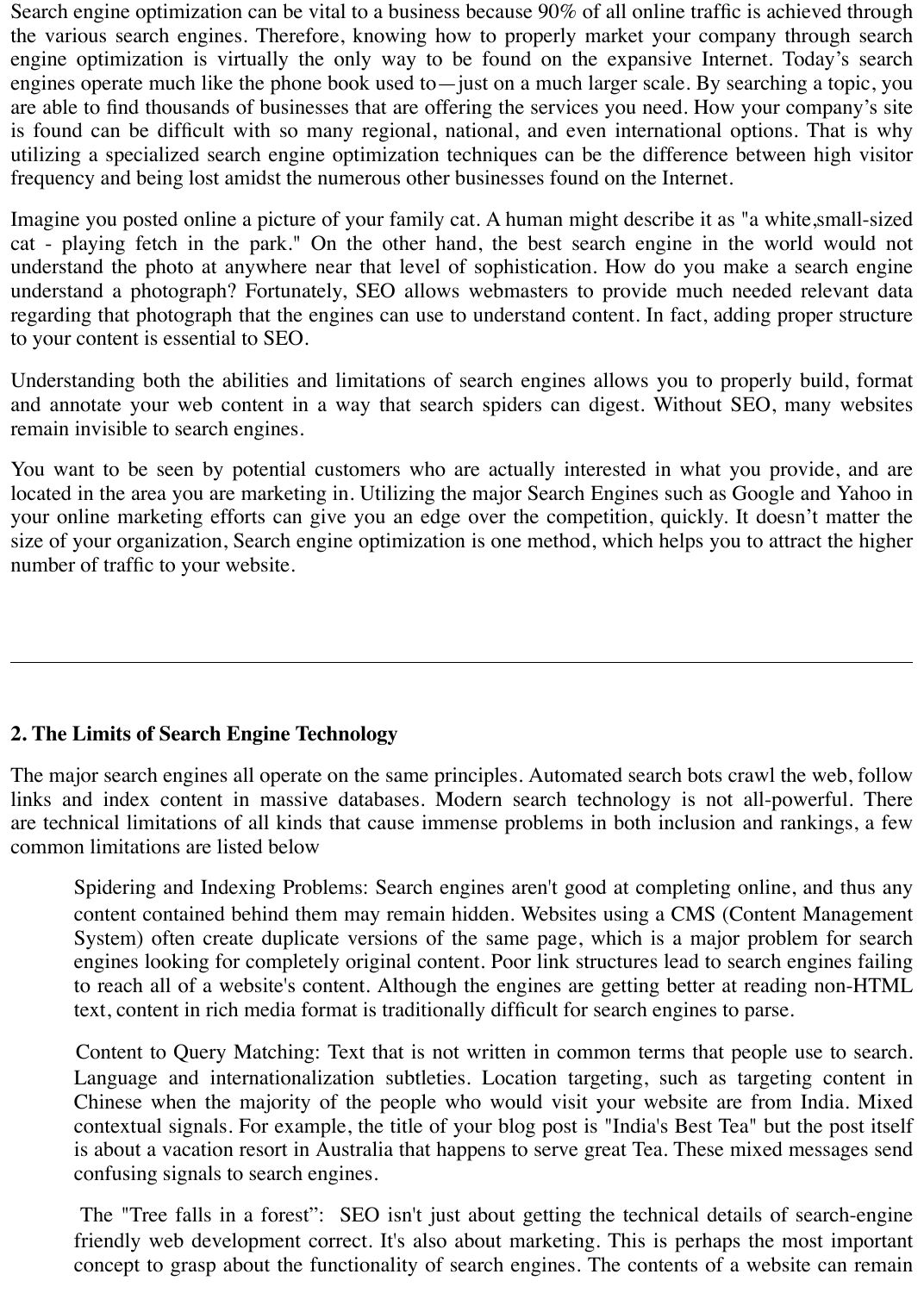invisible to the search engines unless you promote it. This is due to the nature of search technology, which relies on the importance to display results and the metrics of relevance. The "tree falls in a forest" adage postulates that if no one is around to hear the sound, it may not exist at all - and this translates perfectly to search engines and web content. The search engines may choose to ignore it, if no one links to your content.

The engines by themselves have no potential way to discover fantastic pieces of content on the web and no inherent gauge of quality. Only humans have the power to discover, react, comment and link to. So, great content cannot simply be created - it must be shared and talked about. Search engines already do a great job of promoting high quality content on websites that have become popular, but they cannot generate this popularity, this is a task that demands talented Internet marketers.

### **3. The Competitive Nature of Search Engines in a Constantly Shifting Landscape**

In most of the modern search engines, the listing of the results is usually ten positions, ordered by rank, with click-through traffic based on their relative position & ability to attract searchers. Results in positions 1, 2 and 3 receive much more traffic than results down the page, and considerably more than results on deeper pages. The fact that so much attention goes to so few listings means that there will always be a financial incentive for search engine rankings. No matter how search may change in the future, websites and businesses will compete with one another for this traffic, branding, and visibility it provides.

Since the mid 1990's , when search marketing began , the meta keywords tag , manual submission and keyword stuffing were all regular parts of the tactics necessary to rank well . Then in 2004, buying hordes of links from automated blog-comment spam injectors, link bombing with anchor text and the construction of inter-linking farms of websites could all be leveraged for traffic. Finally, in 2011, vertical search inclusion and social media marketing are mainstream methods for conducting search engine optimization.

Research shows that websites that rank higher in the natural search results, also known as organic search results, are visited more often than sites lower down in the results. The relevance of a particular web page with relation to the search term is determined by 100s of factors. Some of the determining factors of where your web page will rank in search engine results include:

web page title

content headings

accessibility of a web page

contextual relevance of the content on sites that link to a web page

consistent home page link

content quantity contextual relevance within a page

keyword or phrase prominence

incoming links from government websites ,educational websites, major directories vertical industry directories

age of the content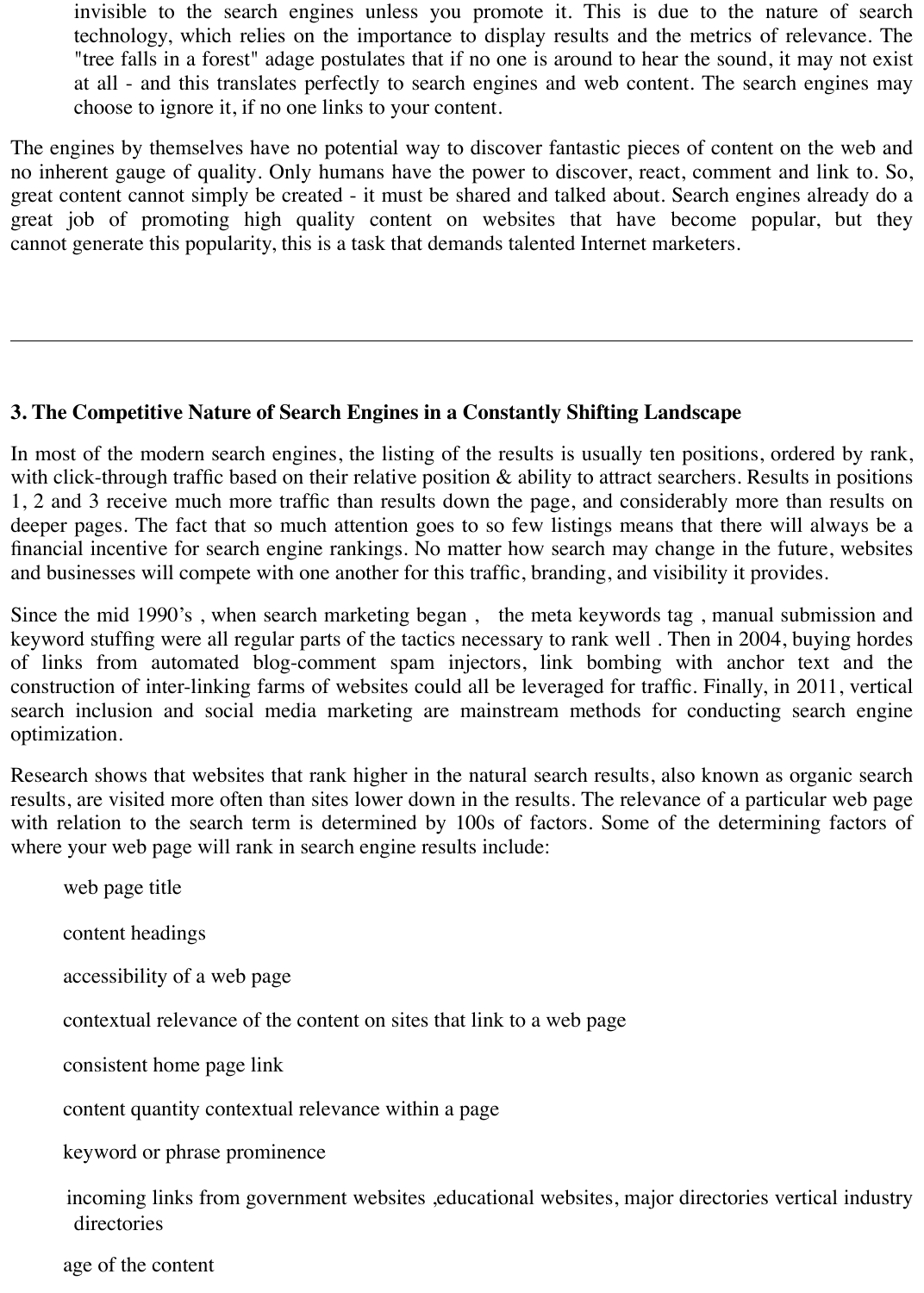frequency of updates to the web page and website

Search Engine Optimization is not a set-and-forget proposition. Business focus, direction and competitor influences are constantly changing and require regular monitoring and updates to counter changes. Another factor of the constantly changing landscape is that search engine algorithms change constantly to improve results for their users.

In the world of search, change is a constant; search marketing will remain a steadfast need for those who wish to remain competitive on the web. Websites compete for attention and placement in the search engines, and those with the best knowledge and experience with these rankings receive the benefits of increased traffic and visibility.

## **1. The Basics of Search Engine Friendly Design & Development**

### **Indexable Content**

The most important content required to be listed in the search engines is the HTML text format. Despite advances in crawling technology of the search engine spiders, Images, Flash files, Java applets, and other non-text content are often ignored or devalued. The easiest way to ensure the words and phrases displayed to the visitors are visible to search engines is to place it in the HTML text on the page. However, there are other more advanced formatting methods are:

- Images in gif, jpg, or png format can be assigned as alt attributes in HTML, this provides the search engines a text description of the visual content.
- ! Navigation and crawlable links can be supplemented with the search boxes.
- ! Flash or java plugin contained content can be supplemented with text on the page.
- ! If the words and phrases used are meant to be indexed by the engines, they should accompany the video, audio, flash files and other rich content.

Search engines find it difficult to interpret the relevancy of rich content. By using tools like Google'scache, and other SEO tools we can see what elements of the content are visible and indexable to the engines.

### **Crawlable link structures**

Just as search engines need to see content in order to list pages in their massive keyword-based indices, they also need to see links in order to find the content. A crawlable link structure lets their spiders browse the pathways of a website - is vital in order to find all of the pages on a website. Hundreds of thousands of sites make the critical mistake of structuring their navigation in ways that search engines cannot access, thus impacting their ability to get pages listed in the search engines' indices.

Some common reasons why pages may not be reachable are:

- ! Forms can include a drop down menu or a full-blown survey. In either case, search spiders will not attempt to submit forms and thus, any content or links that would be accessible via a form are invisible to the engines.
- ! If you use Javascript for links, you may find that search engines either do not crawl or give very little weight to the links embedded within. For SEO, Standard HTML links should replace Javascript on any page where you'd like spiders to crawl.
- **EXECUTE:** Search engines tend to only crawl about 100 links on any given page. This loose restriction is necessary to keep down on spam and conserve rankings.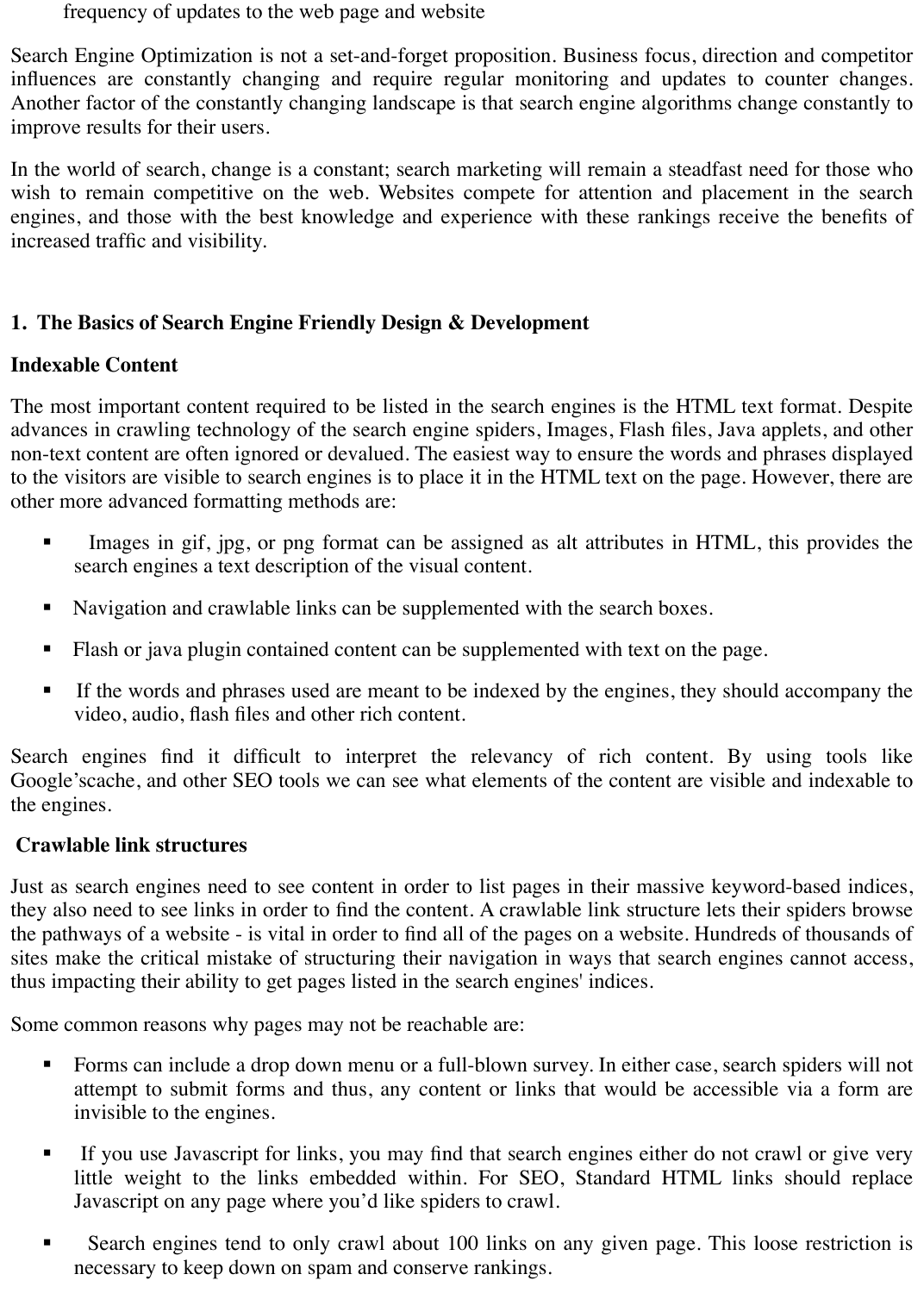Links in both frames and I-Frames are crawlable, but both present structural issues for the engines in terms of organization and following.

## **2. Keyword Usage & Targeting**

The most fundamental feature of a search engine is keywords. Keywords are the building blocks of language and of search. In fact, the entire science of information retrieval is based on keywords. As the engines crawl and index the contents of pages around the web, they keep track of those pages in keywordbased indices. Thus, rather than storing 25 billion web pages all in one database, the engines have millions and millions of smaller databases, where each is centered on a particular keyword term or phrase. This makes retrieving data much faster.

### **Keyword Domination**

Keywords dominate our search intent and interaction with the engines. For example, a common search query pattern might go something like this:

When a search is performed, the engine matches pages to retrieve based on the words entered into the search box. Other data, such as the order of the words, spelling, punctuation, and capitalization of those keywords provide additional information that the engines use to help retrieve the right pages and rank them correctly.

To help accomplish this, search engines measure the ways keywords are used on pages to help determine the relevance of a particular document to a query. One of the best ways to "optimize" a page's rankings is to ensure that keywords are prominently used in titles, text, and meta data.

Generally, the more specific your keywords, the better your chances of ranking based on less competition. The map graphic to the left shows the relevance of the broad term books to the specific title. Notice that while there are a lot of results for the broad term, there are a lot less results and thus competition for the specific result.

### **Keyword Abuse**

Since the beginning of online search, folks have abused keywords in a misguided effort to manipulate the engines. This involves including keywords into text, the URL, meta tags and links. Unfortunately, this tactic does not always harm your site.

In the past, search engines relied on keyword usage as a prime relevancy signal, no matter how the keywords were actually used. Today, although search engines still cannot read and comprehend text as well as a human, the use of machine learning has allowed them to get closer to this ideal.

The best practice is to use your keywords naturally and strategically as per the objective of your organization. If your page targets the keyword phrase "Eiffel Tower" then you might naturally include content about the Eiffel Tower itself, the history of the tower, or even recommended Paris hotels. On the other hand, if you simply sprinkle the words "Eiffel Tower" onto a page with irrelevant content, then your efforts to rank for "Eiffel Tower" will be a long, uphill battle.

### **3. Title Tags**

The title element of a page is meant to be an accurate, concise description of a page's content. It is critical to both user experience and search engine optimization.

As title tags are such an important part of search engine optimization, the recommendations below cover the critical parts of optimizing title tags for search engine and usability goals.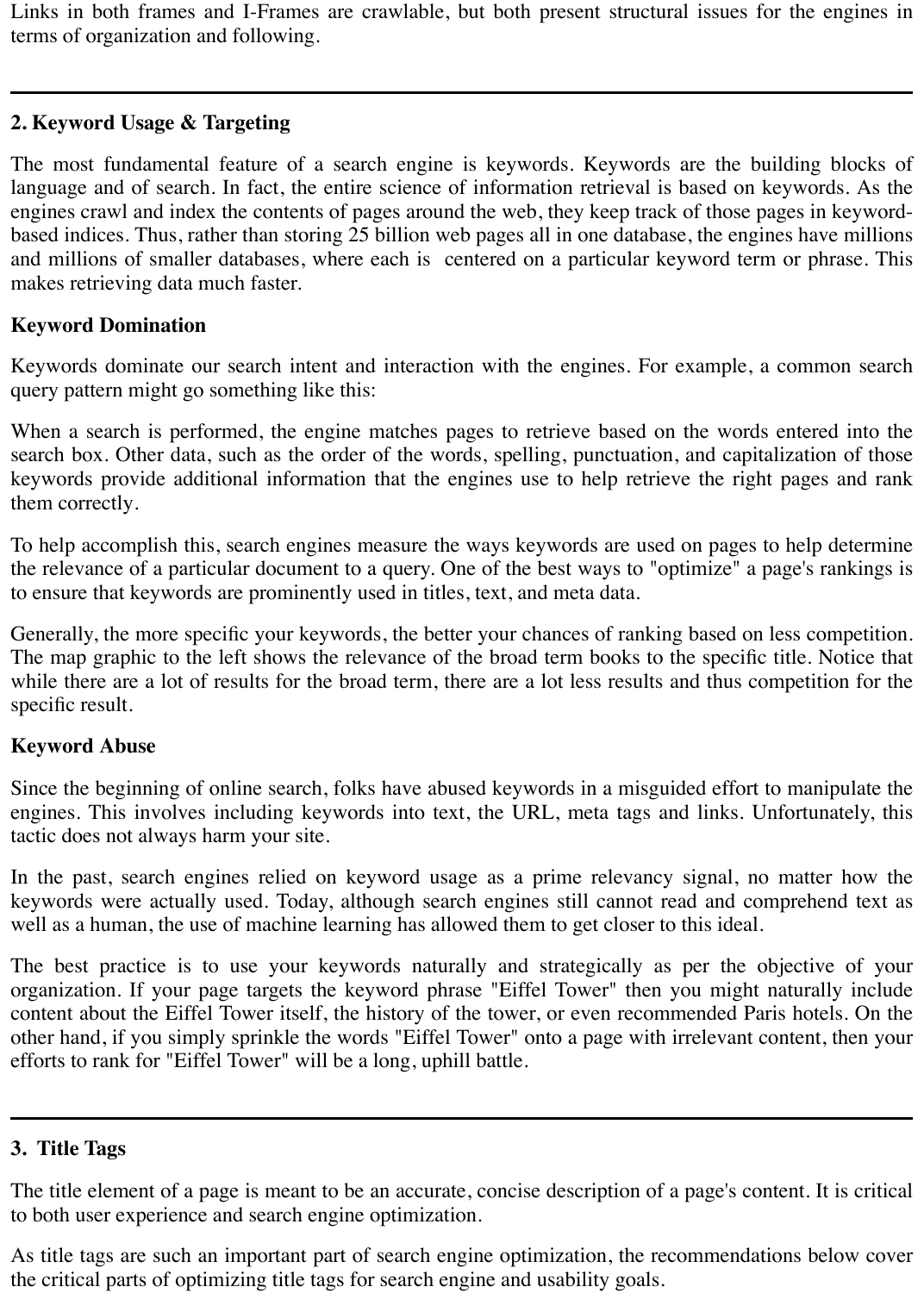- **EXECUTE:** Be mindful of length: Search engines display only the first 65-75 characters of a title after this length, the engines show an ellipsis - "..." to indicate when a title tag has been cut off.
- ! Place important keywords close to the front: close proximity of keywords helps the ranking.
- ! Descriptive and readable: A compelling title tag with a positive impression will help pull in more visits to the site.

## **Meta Tags**

Meta tags were originally intended to provide a proxy for information about a website's content. A few basic Meta tags and their description are as follows:

 Meta Robots: The Meta Robots tag can be used to control search engine spider activity. a few ways in using the meta robots are :-

- 1. Index/noindex tells the engines whether the page should be crawled and kept in the engines' index for retrieval. If you opt to use "noindex", the page will be excluded from the engines.
- 2. follow/nofollow tells the engines whether links on the page should be crawled. If you elect to employ "nofollow," the engines will disregard the links on the page both for discovery and ranking purposes.
- 3. noarchive is used to restrict search engines from saving a cached copy of the page.
- 4. nosnippet informs the engines that they should refrain from displaying a descriptive block of text next to the page's title and URL in the search results.

# **Meta Description**

The Meta description tag exists as a short description of a page's content. The search engines for rankings do not use keywords or phrases of this tag, but Meta descriptions are the primary source for the snippet of text displayed beneath a listing in the results.

The Meta description tag serves the function of advertising copy, drawing readers to your site from the results and thus, is an extremely important part of search marketing. Crafting a readable, compelling description using important keywords are useful in drawing a much higher click-through rate of searchers to your page.

Meta descriptions can be any length, but search engines generally will cut snippets longer than 160 characters, so it's generally wise to stay in these limits.

# **1. Keyword Research**

Keyword research is a practice used by SEO professionals to find and research actual search terms people enter into the search engines when conducting a search. Search engine optimization professionals research keywords in order to achieve better rankings in their desired keywords.

Keyword research is one of the most important as well as valuable and high return activities in the searchmarketing field. Ranking for the "right" keywords can make or break your website. Through the detective work of puzzling out your market's keyword demand, you not only learn which terms and phrases to target with SEO, but also learn more about your customers as a whole.

It is not always about getting visitors to your site, but about getting the right kind of visitors. The usefulness of this intelligence cannot be overstated. With keyword research, you can learn as well as predict about demand, respond to changing market conditions, and produce the products, services, and content that web searchers are actively seeking. In the history of marketing, there has never been such a low barrier to entry in understanding the motivations of consumers in virtually every niche.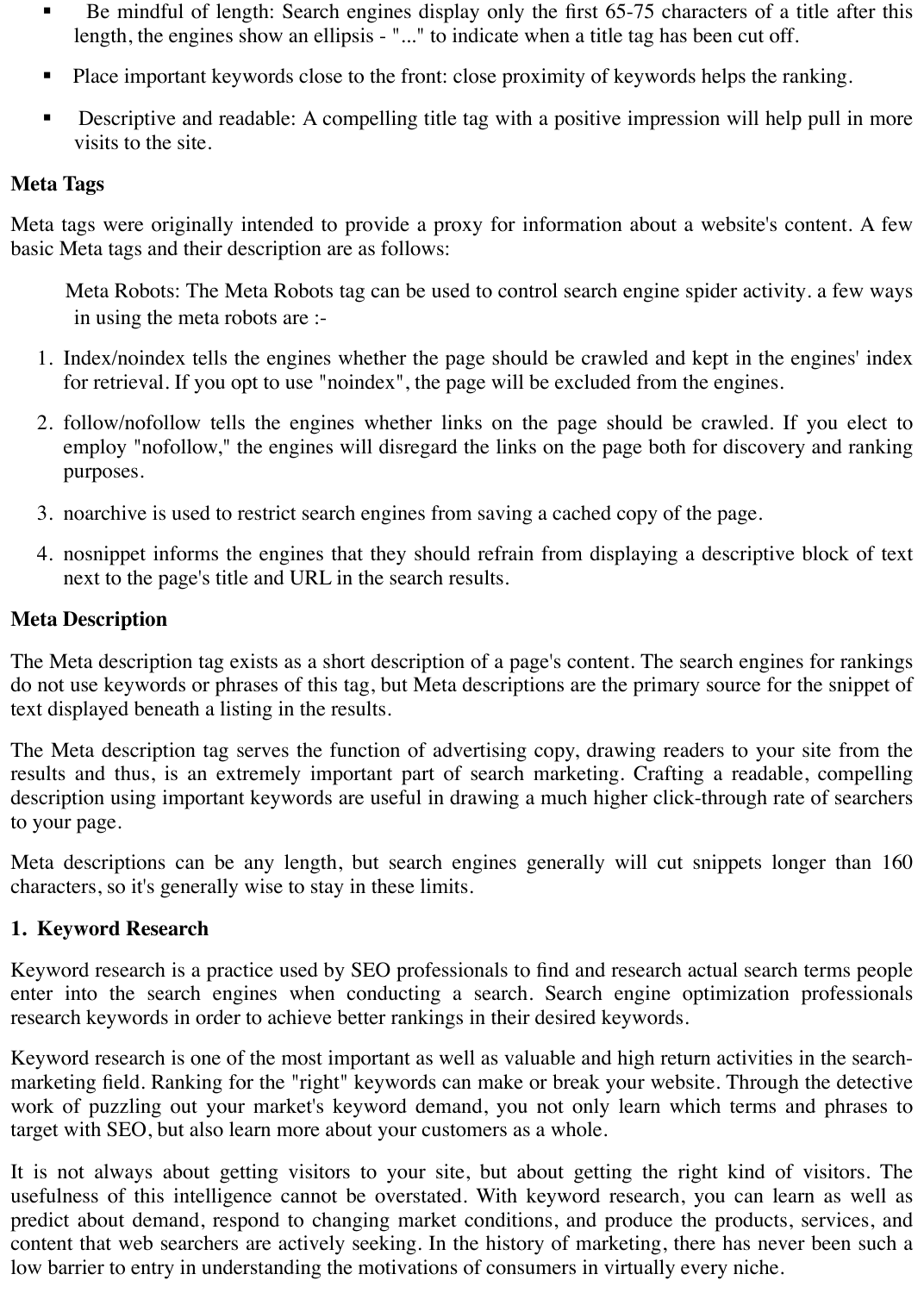#### *How to Judge the Value of a Keyword*

A frequent question that comes to our mind is how important a keyword to one's website. If you own an online shoe store, do you make more sales from visitors searching for "brown shoes" or "black boots?" The keywords visitors' type into search engines is often available to webmasters, and keyword research tools allow us to find this information. However, those tools cannot show us directly how valuable it is to receive traffic from those searches. To understand the value of a keyword, we need to understand our own websites, make some hypotheses, test, and repeat - the classic web marketing formula.

#### *Problems in judging the value of a keyword*

One of the most common misconceptions about conducting keyword research for a search-engine optimization campaign is the belief that you already know which terms a customer would use to find your site. You do not- not without first doing some research on your own. You may know what your site is about and how you, the site owner, would find it, but it is difficult to predict how a paying customer would go about looking for it.

Another misconception is that generic terms are the most important for rankings, even if the term you are going after has nothing to do with your site. Imagine a women's clothing store trying to rank for the term "Google". Thousands of searchers type that word into their search bar daily, but they are not looking for you. Being ranked number one for a term no one would associate with your site is a waste of time and money.

### **2. Long Tail Keywords & Their Demand**

If we consider having an online shoe store and taking it as an example for our study of keyword demand, it would be great to rank #1 for the keyword "shoes" - or would it?

It is a wonderful thing to deal with keywords that have more than 5,000 searches a day, or even 500 searches a day, but in reality, these "popular" search terms actually make up less than 30% of the searches performed on the web. The remaining 70% lie in what has been called the "long tail" of search. The long tail contains hundreds of millions of unique searches that might be conducted a few times in any given day, but, when taken together, they comprise the majority of the world's demand for information through search engines. Long tail keywords are the longer, more specific keywords that are less common, individually, but add up to account for the majority of search-driven traffic. Long tail keywords are the opposite of "head" terms, which are more popular or more frequently searched on. For example, "fish tanks" is a head term, but "compare prices whisper aquarium filters" is a long-tail keyword, which is more specific.

Another lesson search marketers have learned is that long tail keywords often convert better, because they catch people later in the buying and conversion cycle. A person searching for "shoes" is probably browsing, and not ready to buy. On the other hand, someone searching for "best price on Air Jordan size 12" practically has his or her wallet out to buy it. Long tail keywords are those three and four keyword, terms or phrases, which are very, very specific to whatever you are selling. You see, whenever a customer uses a highly specific search phrase, they tend to be looking for exactly what they are actually going to buy. To help illustrate this phenomenon, let us look at the typical systematic buying path that a customer travels on the way to a making a purchase.

- 1. Consumer becomes aware of a product.
- 2. Consumer seeks information about that product in preparation for possible purchase.
- 3. Consumer evaluates alternatives to product (features, pricing, etc...).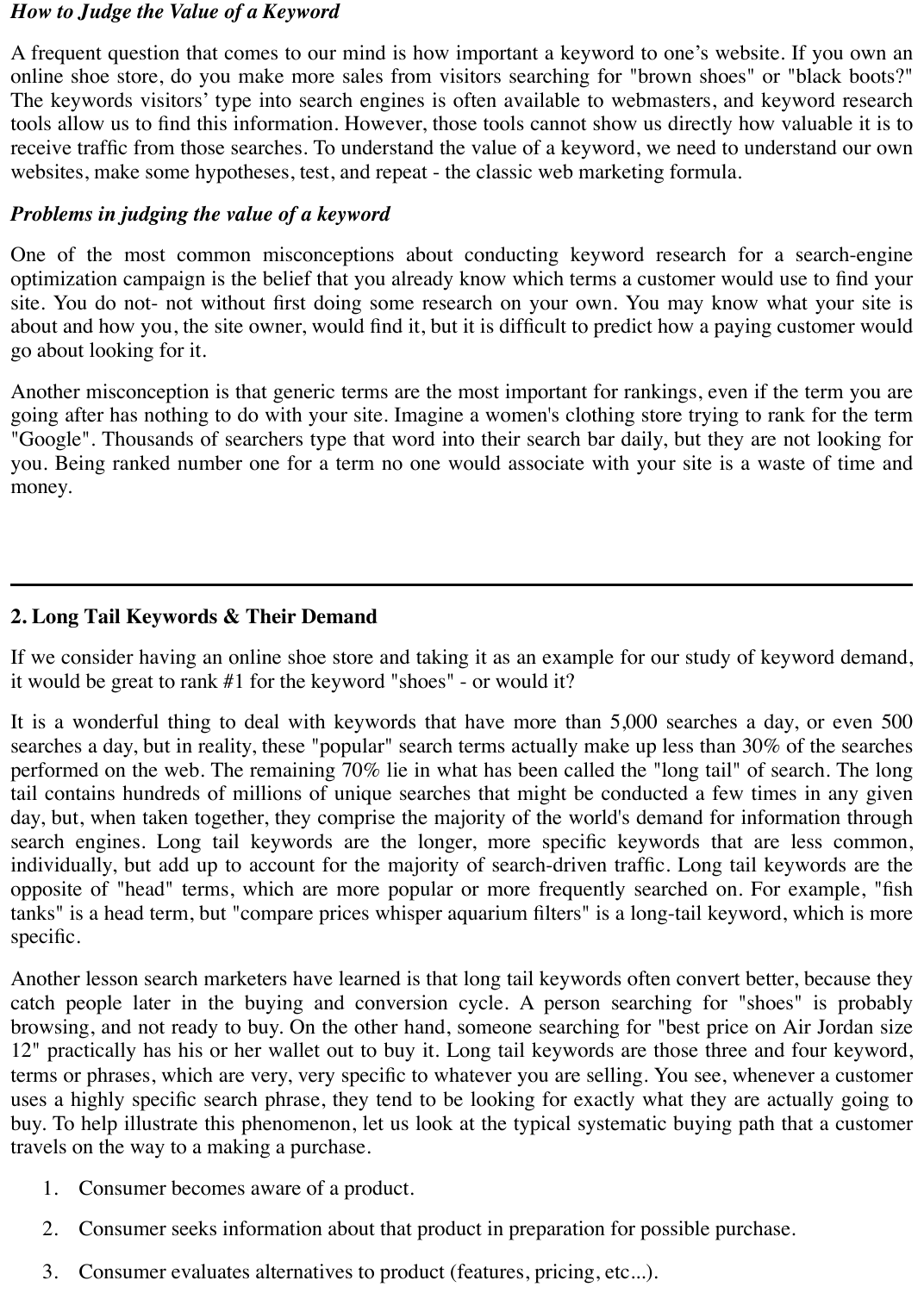- 4. Consumer makes their purchase decision.
- 5. Consumer pulls out their credit card and completes the transaction.
- 6. Consumer then evaluates the product after buying it and decides if they want to keep or return it.

Understanding the search demand curve is critical. To the right we have included a sample keyword demand curve, illustrating the small number of queries sending larger amounts of traffic alongside the volume of less-searched terms and phrases that bring the bulk of our search referrals.

## **3. Keyword Difficulties & How to overcome it**

In order to know which keywords to target, it is very important to not only understand the demand for a given term or phrase, but also the work required to achieve those rankings. If big and more successful brands take the top 10 results and you are just starting out on the web, the uphill battle for rankings can take years of effort. This is why it is essential to understand keyword difficulty.

Keyword Difficulty is determined by the competitiveness of the keyword. Keyword Difficulty can determine whether it is easy for your webpage to be listed in the first page of the search engines. If you are planning to target a keyword, which has a difficulty level of less than 60%, it is easy to be listed in the Search Engine Rankings. In simple words, a less competitive keyword can give your site a higher ranking in the search engine than a more competitive one.

The wise choice of the right keywords you will optimize for your site is the first and crucial step to a successful SEO campaign. If you fail on this very first step, the road ahead is going to be very bumpy and most likely you will only waste your money and time. There are many ways to determine which keywords to optimize for and usually the final list of them is made after a careful analysis of what the online population is searching for, which keywords have your competitors chosen and above all - which are the keywords that you feel describe your site best.

### *Search for the term/phrase in the major engines*

Understanding which websites already rank for your keyword gives you valuable insight into the competition, and how hard it will be to rank for the given term. Are there search advertisements running along the top and right-hand side of the organic results? Typically, many search ads means a high value keyword, and multiple search ads above the organic results often means a highly lucrative and directly conversion-prone keyword.

### *Buy a sample campaign for the keyword at Google AdWords and/or Bing Adcenter*

If your website does not rank for the keyword, you can nonetheless buy "test" traffic to see how well it converts. In Google Adwords, choose "exact match" and point the traffic to the relevant page on your website.

### *Using the data you have collected, determine the exact value of each keyword.*

For example, if your search ad generated 5,000 impressions, of which 100 visitors have come to your site and 3 have converted for total profit of \$300, then a single visitor for that keyword is worth \$3 to your business.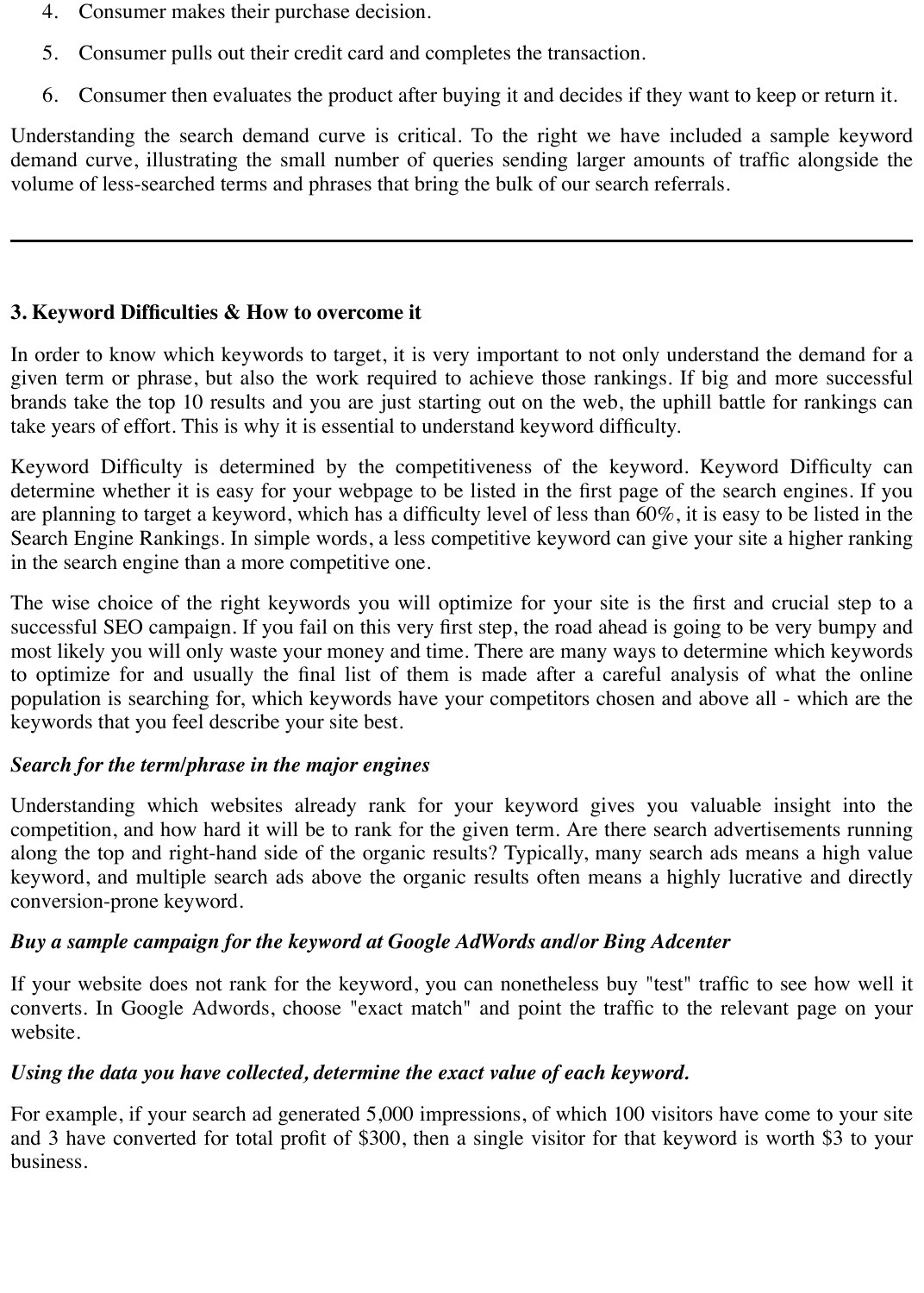### **Effect of Usability, User Experience & Content on Search Ranking**

The main focus of the search engines is to provide the best possible search results to the users, based on their queries. However, the term 'best' is subjective. The search engines have their own sets of rules determining the type of sites and pages that can satisfy their searchers. Though the site or pages may differ from each other, they have a common trait. These are:

They are easy to navigate, use and understand

Provide an actionable and direct information that are relevant to the search quires'

These sites/ pages are designed professionally and is accessible to the modern browsers

They deliver legitimate, high quality and credible content

You need to consider the fact that search engines cannot understand text, watch video or view images they way you or your users can. Hence, they depend on Meta information to understand the content of your site or page in order to determine its search ranking. Here, you need to understand one factor that the aforementioned "meta information" does not necessarily means Meta tags. Since its inception, search engines give special importance to link structure of a site to determine the popularity and value of a website. In fact, link structure works as a proxy for votes. The search engines believe that an informative and high quality website will have more site linking back to it that the lesser useful or low quality sites. However, marketers have considerably exploited this particular factor of SEO. As a result, the link analysis algorithms of search engines have considerably advanced, eradicating the earlier loopholes. Even with all these advancements, the basic principles of search engines' link analysis algorithms hold true these days.

The search engine algorithms take certain factors directly into account, apart from the link structure. These are keywords, content quality and site structure. Search engines use the linking pattern to determine its user engagement metrics and also to understand the popularity of the website. Another factor that influences the search engine rankings is the site's usability and its user experience. Though they provide an indirect benefit, they are measurable to the external popularity of a site. The search engines interpret this benefit as a signal of higher quality.

Thus, it is necessary to craft a thoughtful and empathetic user experience to ensure a positive feedback from your users or visitors. Apart from persuading them for return visits, you need to encourage users to share your content, bookmark the site and link back (if/ wherever possible). These are the signals trickling down the algorithms of search engines, contributing to higher search rankings.

#### **2. What Signifies the Quality of Content?**

Next comes the quality of content. This is one of the major factors determining the quality of your website, especially with the launching of Google's Panda updates. The following are some factors signifying the quality of your website content:

**Engagement Metrics:** All those user engagements that your seniors keep telling you are not for just for bragging their knowledge. They have a practical implementation and importance. While delivering a page of search results, the search engine can measure the success of the websites displayed in their search results simply by observing the way users engage with those results. If one clicks the first link and then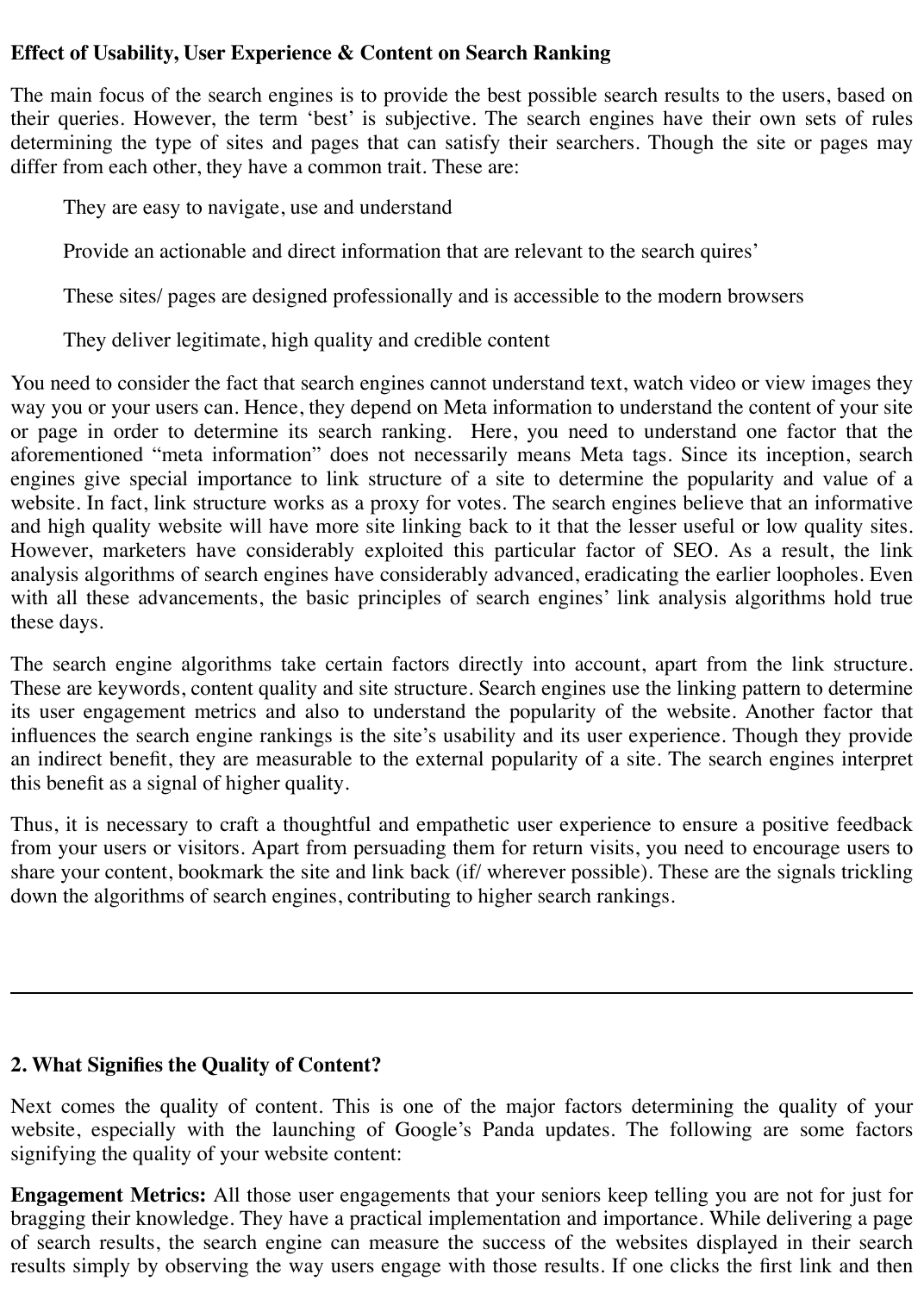clicks the 'back' button almost immediately, it means that the user was not satisfied with the website's content.

Search engines sought the "long click" in determining the success of their search results, since the beginning. The term 'long click' signifies those clicks where users do not return back to the search page immediately and try again with another search result. And with the millions of queries that the search engines take in everyday, they do have a good database to judge the quality of their search results.

**Machine Learning:** Speaking about the quality of content, Google has a lot to do, especially after it launched the Panda Updates in 2011 to its ranking algorithm. The series of updates significantly changed the way the search giant judged the quality of a website. Google used human evaluators to rate 1000s of sites, manually. They searched for content that are of 'low quality'. Later, the search giant incorporated machine learning, impersonating the human evaluators.

After the computers started predicting accurately what human evaluators thought to be a low quality site, Google introduced the algorithm across millions of sites over the Internet. And these updates changed the world of Internet like never before. More than 20% of the search results of Google were rearranged.

**Linking Patterns:** If you though linking pattern has nothing to do with the quality of your content, you are far from being right. Long ago, the search engines discovered that your website's link structure has the ability to serve as a proxy for popularity and votes. The general believe is that sites with informative and higher quality content get more number of link that the sites with less useful and lower quality content. Though these principles still hold true, there has been considerable advancement in link analysis algorithms.

All the positive attention around the algorithmically valuable content also translates into collection of valuable links. In fact, the ranking of a site for relevant queries at search pages also depends on the number of links, its source, anchor text and timing.

### **3. How to Create Content for Better Search Ranking**

Now that you know what it takes to create quality content, next comes creating some to gain better search engine ranking. Yes, this is the only way to secure better ranking results on major search engines. In fact, develop great and quality content is one of the most repeated suggestions given in the world of SEO. However, it is far more difficult to achieve in practical life. Creating appealing and useful content is a rather difficult task, especially when it is critical to search engine optimization.

Every search result provided by the search engines comes with intent. It can be to find, solve, learn, fix, buy, treat and/ or understand. Search engines though through the content of the site and display web pages in their search results to satisfy the intent working behind the query in the best possible way. Thus, it is essential to craft the most fulfilling and thorough content to address the need of the searchers in order to secure top ranking positions.

As mentioned, various motives can work behind a query. And it is essential to indent and understand the motives or intent for providing the best possible answer/ solution through your website content.

**Transactional Searches:** These are search queries about to identify local business, complete a tack or make an online purchase. However, these searches need not necessarily involve a wire or credit card transfer. The transactional queries can even include search queries for finding a local Pizza Hut outlet, or for creating an account in LinkedIn or Facebook or Gmail, and/ or for signing up a free trial account in any website.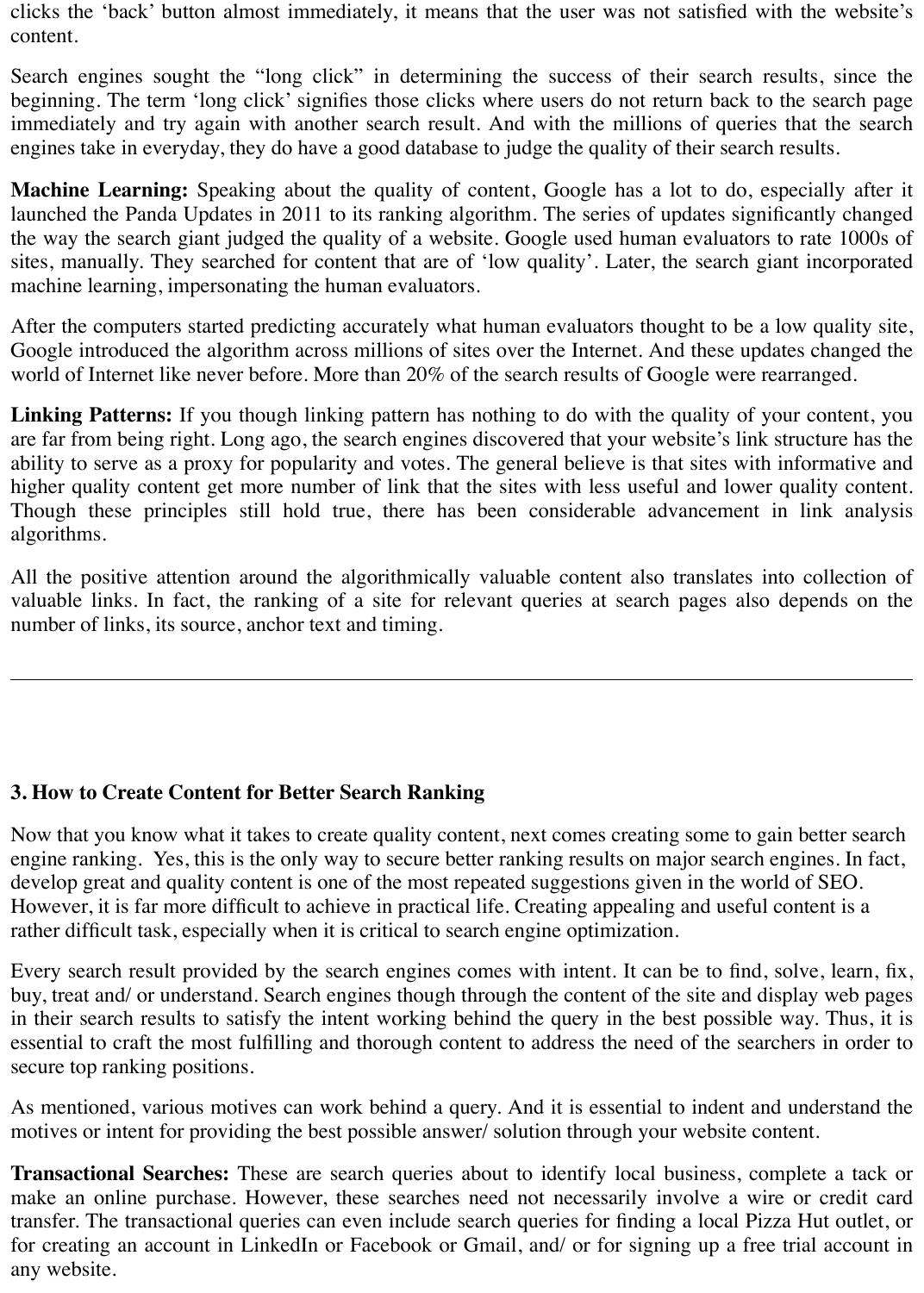**Navigational Searches:** This is like visiting an online destination, which is pre-determined by sourcing the exact URL of the website. These searches are conducted with the intention of surfing to a particular website directly. In case, the user does not know the exact URL or misses out a part of it, the search engine work as the "White Pages" to pass along suggestions for correct location.

**Informational Searches:** These are search queries dealing with non-transactional information to get quick answers as well as ego searching. Informational searches include a wide range of search queries from getting a map and directions to finding local weather, and from finding details about the latest NASA expeditions to reviews of the latest Avenger movie. However, all the search categorized under Informational searches has a common thread. They are all primarily non-commercial as well as nontransaction-oriented. The main goal is providing the information and the only interaction required is clicking the link and reading the content.

How you fulfill these intents is all up to you. However, you need to be creative and use high quality writing, images, best use of examples, and if required multimedia to create a perfectly fit content to satisfy the searcher's goals. And the searcher's demonstration of positive experience and engaged activity is your reward, which will also affect (positively) in your search rankings.

### **1. Importance of Links**

Search engines have been using back links as votes, since the late 1990s. It signifies that content of the page is important and useful, and is popular among users. Besides, the search engines use the link data to complex algorithms, creating a set of norms to evaluate the quality of sites and pages. Though links are not the all-encompassing factor of SEO, a large portion of search engine algorithms are attributed to linkbased factors. Search engines use them to evaluate the popularity of a website, its trustworthiness, identifying expert documents, and for determining metrics like spam and authority.

The following are some factors essential to consider while measuring link value of a site:

**Global Popularity:** The more number of back links a site has, the more popular they are. In fact, Wikipedia has more than 1000 different sites linking back to it, and hardly anyone would like to question the impotence or popularity of Wikipedia. Thus, get more number of back links to your site to gain trust, authority and popularity with the search engines.

**Anchor Text:** These are one of the strongest signals for search engines for determining their ranking. Site with a large number of back links and optimized with the right keywords, are more likely to rank well. However, the key here is to target the right and most appropriate keywords.

**Topic Specific Popularity:** The Teoma search engine coined the concept of "local" link popularity. According to it, links coming from topic-specific community are considered more important for determining the importance of a site.

**Trust Rank:** Internet has no shortage of spam. In fact, there are many sites having almost 60% of spam content. In order to get rid of sites with irrelevant content, the search engines use the link graph of a site for measuring its trust rank. But for that, you need to achieve links from highly trusted domains including websites of governments, non-profit organizations and universities.

**Link Neighborhood:** Spam links go both ways. For search engines, a site giving link to a spam site is also likely to be a spam site. In fact, it is often the case, where the site giving link is itself a spam with back links from several other spam sites. Search engines can sense your link neighborhood; thus, it is essential to check the sites linking back to you and ensure that there are no spam sites in your list of back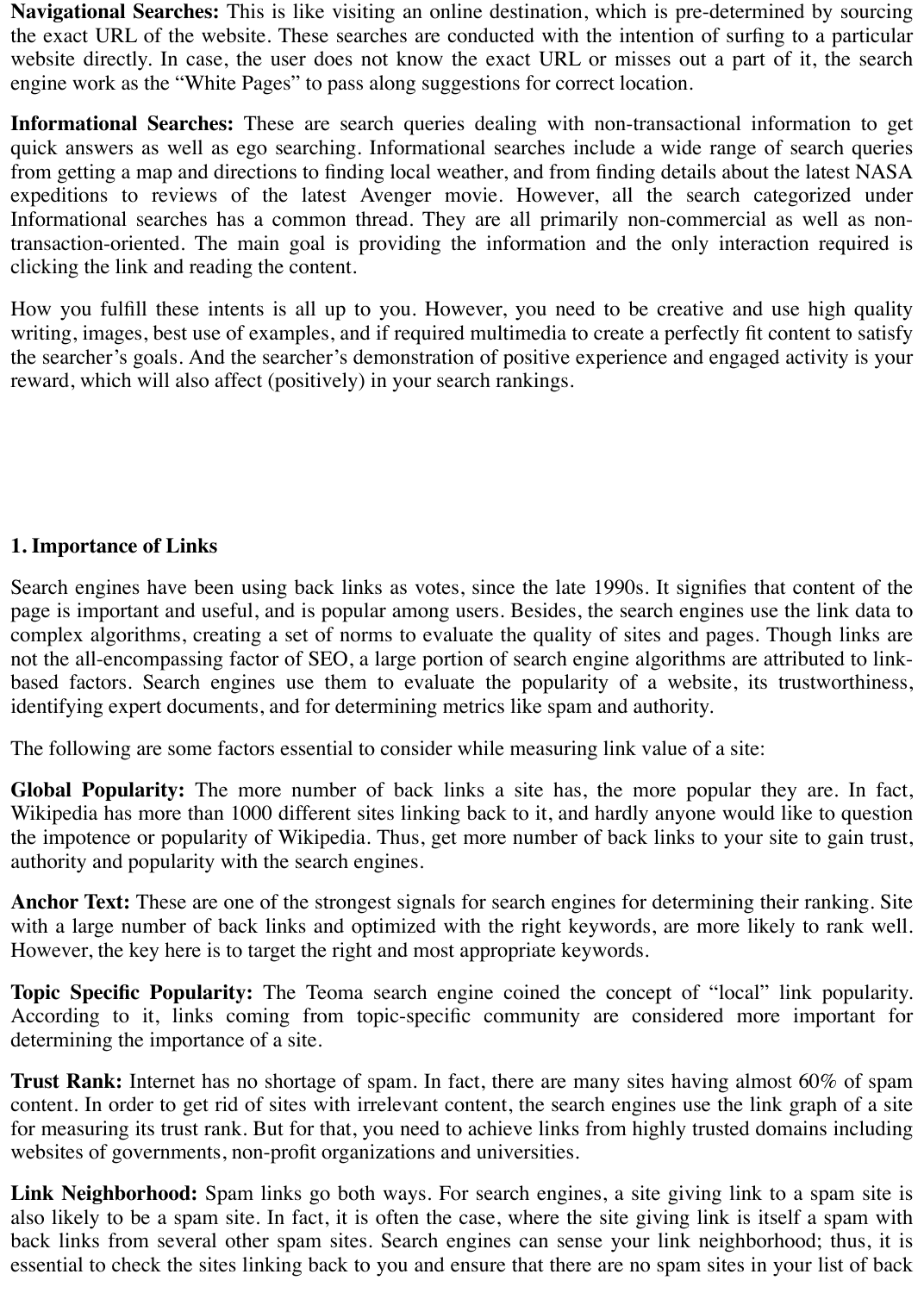links.

**Link Freshness:** The popularity of a site may decrease with time. Thus, you need to ensure that you earn new links on a regular basis. Search engines use the link's freshness signals to judge the relevance and popularity of a website.

# **2. Basics of Link Building**

Link building to improve your website's ranking is an art, and the most challenging task of SEO. Nevertheless, it is the most critical to success of your online business. Apart from creativity, you need hustle and a budget for a proper link building. Not every link building campaigns can be treated similarly and have same strategy. The way you choose to build back links depends mostly on your website as well as on your marketing style.

The following are some basic forms of link acquisition:

**Manual Link Building:** This is the most common and over-used form of link building. Manual link building depends much on your outreach as a marketer. To create links, you need to email bloggers asking for reciprocal or one-way links. Another common form of acquiring links manually is by submitting sites to directories. Those who have a budget for link building can pay for listings of any kind. You need to explain to your link target why they should consider exchanging/ creating the link and how will be they benefitted. This is essential for creating a value proposition.

**Natural Links:** These links provided by other sites that want to link to your company or content. In most cases, these are editorial link. As a SEO, you hardly have to do anything specific to obtain such links. However, you do need to create useful and worthy content s well as to create awareness about it.

**Self-Created Link:** This is another popular way of creating links. Unlike the natural links, the selfcreated links are non-editorial. There are thousands of sites allowing you to crate links through forum signatures, guest book signings, user profiles and/ or blog comments. Though they have the lowest value, these links have an impact for several sites, especially when created in volume. Another pitfall bout them is that pursuing these links aggressively is likely to result in penalizing by search engines. Besides, many of the sites have made these links "no-follow", so that you don't drive out their link juice.

A new trend has been popularized with the advent of social networking sites – social sharing. In the last few years, we have seen the explosion of the amount of content being shared through social media sites like Twitter, Facebook, Google+, LinkedIn, Digg, Delicious, and StumbleUpon. They became a good source to generate links. Though search engines treat such links differently, they do notice them. In 2011- 2012, there was a huge rise in social sharing. As a result, the search giant Google started incorporating numerous social signals into the search results, ensuring the social influence of such links.

# **3. Start Your Link Building Campaign**

Just like your other marketing campaigns, you need to create achievable goals and strategies for link building activity. However, measuring link building is one of the most difficult the task, especially when it comes to quality. Though search engines will weigh each link internally with precise, applying proven mathematical metrics, you can hardly know anything about this data. Here, you need to understand that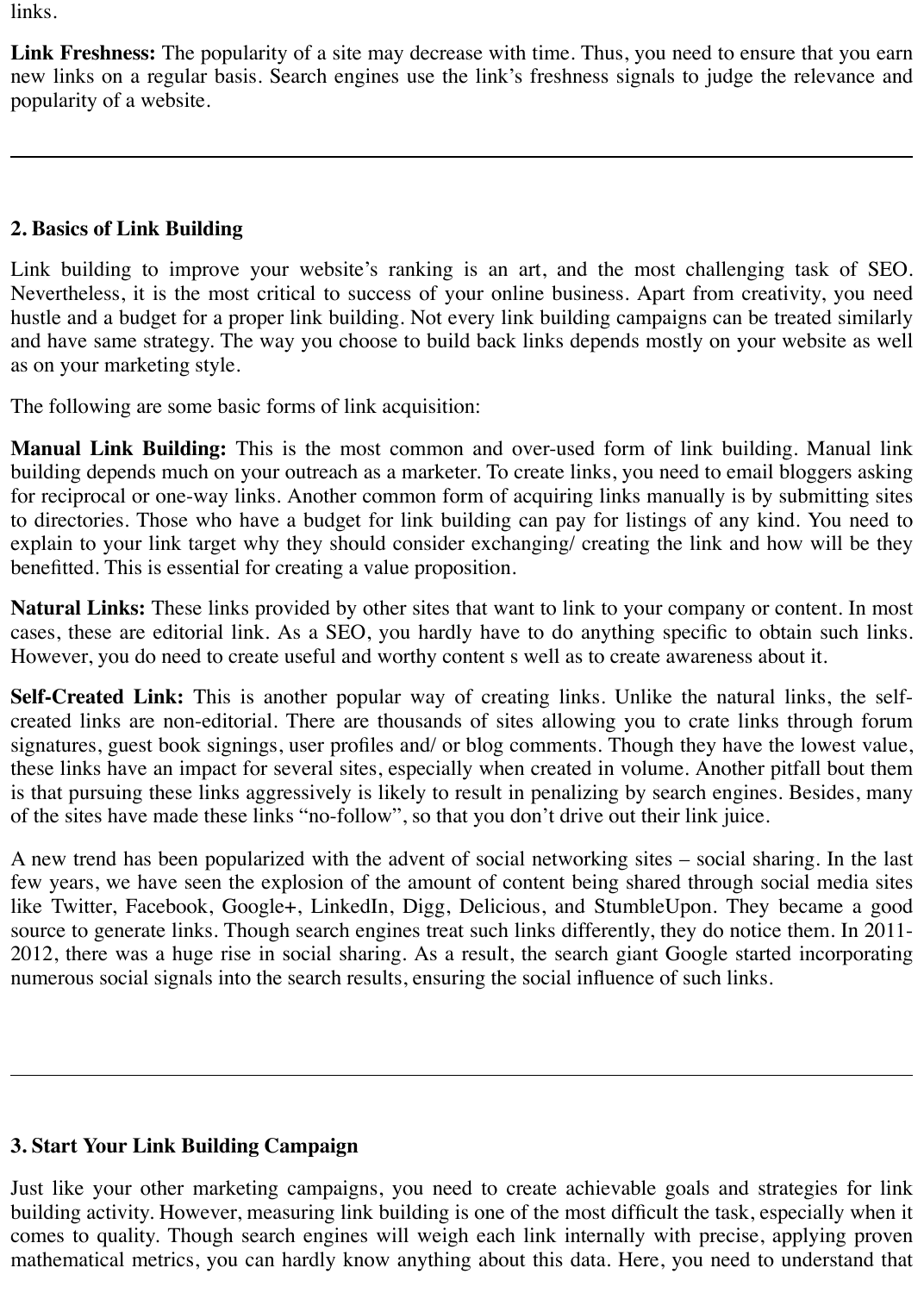SEO depends on various factors to create a rating scale for determining link value.

The following are some of these metrics:

**Check with Relevant Search Terms:** This is one of the best ways to judge how search engines value a particular page. Search with some of the targeted keywords and phrases to determine the search value of the page. You best bet would be the keywords used in title tag and headline and obtain link from pages that rank for the searched term.

**Domain Authority:** It is a query independent measure to help you understand the value or authority of a domain, when it comes to ranking for any particular query. Domain authority is calculated by analyzing the domain graph of the Internet and comparing it to the millions of queries in Google.

**SEOmoz mozRank:** The mozRank or mR helps to determine the popularity of a given web page on the Internet. Higher mozRank sites are considered as popular and they tend to rank better on search results. This factor depends on the number of links the web page has and the quality too matters. To increase your link popularity, try to obtain link from authority domains like .gov, .mil, .org, or o.edu sites. Besides, there are several other .com sites that are considered important such as www.cnn.com or other similar sites.

**Competitor's Backlinks:** A must checklist for the SEO professionals, examining the competitors' backlinks ranking well for your targeted keywords help you to gain valuable intelligence regarding the links that assisted in achieving their ranking.

**Number of Links on a given Page:** The original PageRank formula says that the more number of links a page have, the more its value is diluted. Thus, ensure that the page has fewer numbers of links while conducting link acquisition.

**Potential Referral Traffic:** Link building is just not about search engines. There are links able to send you a good number of direct click-through traffic. Besides, they provide better search engine value when it comes to ranking. You can use the site analytics to determine the pages sending your direct referral traffic.

Link building takes time and patience. You need to practice and experiment with the variables to increase your search page ranking and referring link traffic.

### **1. Common Search Engine Tools & Services**

SEO uses a number of tools and services to evaluate your site. In fact, search engines themselves provide some of the most useful tools. In fact, major search engines want to assist webmasters to create sites with content that are easy to access for the crawlers. Thus, search engines provide various tool and analytics for guidance. These free resources are good in providing data points, creating opportunities for exchanging information with the major search engines. The biggest catch is that such information is not provided elsewhere. Though each of these tools provides varying levels of information and value to search marketers, not all of them are worth understanding.

The following section will explain some of the common interactive elements. Every major search engine identifies their usefulness and supports them.

**Sitemaps:** A sitemap is like a list or record of files to give the search engines a hint regarding how they can crawl your website. These lists assist search engines to find and categorize the content of your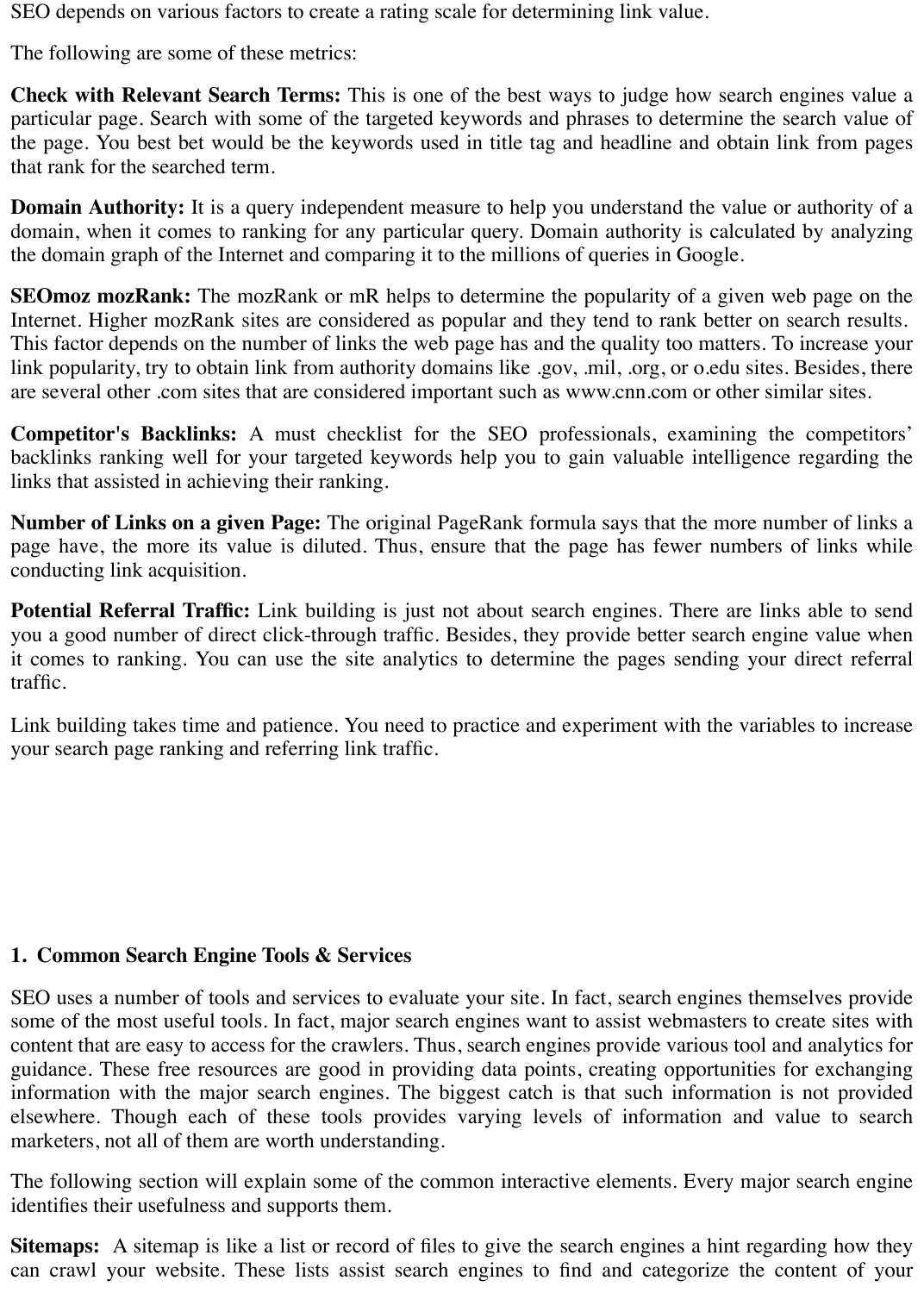website. Without a proper sitemap, it becomes difficult for search engines to find and index all your content including images, video, mobile content and news.

To read details about this search engine protocol, you can visit Sitemaps.org. Another popular site to know the full details of the protocols is the XML-Sitemaps.com.

Sitemaps are categorized into three varieties:

 **XML:** Stands for Extensible Markup Language, this is the recommended and most widely accepted format for creating sitemaps. For search engines, it is extremely easy to parse XML sitemaps. Besides, you can create them by a number of sitemap generators. Another advantage of XML sitemaps is that they can work with the most granular control of the page parameters. However, it has relatively large file sizes. XML sitemaps require open tags and close tags around each element. Thus, the size of the files can get really large.

 **RSS:** It stands for Really Simple Syndication or Rich Site Summary. These are easy to maintain. Besides, you can easily code RSS sitemaps and automatically update it whenever you add new content to your site. However, it is little tough to manage them. Even though RSS sitemap is a dialect of XML sitemaps, it is much harder to manage them because of their automated updating properties.

**TXT:** It stands for Text File. These are extremely easy to handle. The TXT sitemap format includes one URL per line up to 50,000 lines. However, you cannot add Meta data to pages with TXT sitemaps.

**Robots.txt:** It is a product of Robots Exclusion Protocol. The robots.txt file is stored on the root directory of your website e.g. **www.google.com/robots.txt**. This file gives instructions to the automated web crawlers, including the search engine spiders, which visit your website. By using this file, you actually indicate the search engine crawlers the locations of sitemap files. Besides, it indicated the areas of your site where search engines would like to disallow the bots from crawling. The robots.txt file even indicates crawl-delay parameters. Find more information about this protocol at the robots.txt Knowledge Center page.

These are the commands available with robots.txt files:

**Disallow:** It stops compliant robots from finding specific pages or folders of your site.

**Sitemap:** This indicates the location of the sitemap/ sitemaps of your website.

 **Crawl Delay:** This command is used for indicating the speed used by the robot to crawl a server. The speed is in milliseconds.

**Note:** However, some web robots do not follow robots.txt files. Spammers, e-mail address scrapers and other people with bad intentions build bots, which do not follow this protocol. Worse still, they can also use this protocol for indentifying the location of your private information. Thus, you should avoid including the location of your administration sections as well as other private sections of your publicly accessible websites in the robots.txt files. Instead, use meta robots tag in these pages so that the major search engines do not index your high-risk content.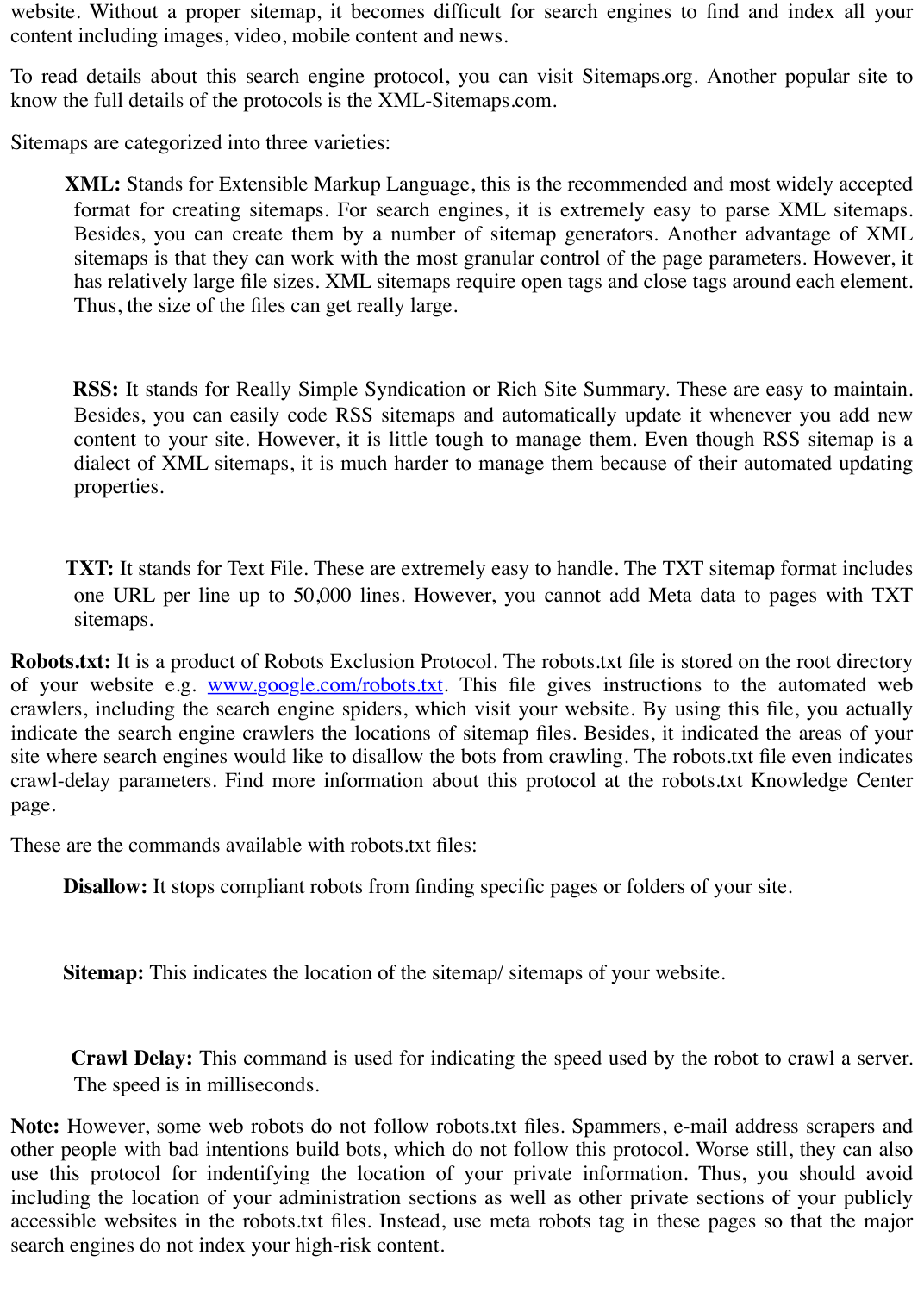**Meta Robots:** You can use the meta robots tag for creating page-level instructions for the search engine bots. The tags are included in the header section of your HTML document.

**Rel="Nofollow":** We have already discussed something about the "No Follow" link in our Link Building part. As mentioned, search engines use links as votes to determine the popularity of a site. With rel=nofollow attribute, you can link to a resource, but give command to the search engine crawler not to "follow" the link for ranking purposes. In other words, you are removing your 'vote' used for any kind of search engine purposes. The search engine will not follow the link. However, some search engines may still follow it for discovering new pages, though they won't use these links for determining the latter's link popularity. No follow links have less search engine value, but are good option when linking to an untrusted source.

## **2. Search Engine Tools**

### *Google Webmaster Tools – Popular Features*

*Geographic Target:* It helps to target users in a given location. Webmasters need to provide information to the search giant that help them determine how the site appears in locality-specific search results. Geographic Target also improves the search results of Google for geographic queries.

*Preferred Domain:* This is used to index your site's pages. You need to specify your preferred domain such as [http://www.abc.com](http://www.abc.com/) and Google will find a link to that site with the given URL and treat it as if the link were pointing at [http://www.abc.com](http://www.abc.com/).

*URL Parameters:* You can inform Google about each of your site's parameter to help it crawl your site more efficiently. This helps Google to ignore parameters producing duplicate content. The result is more number of unique pages crawled by Google on your website.

*Crawl Rate:* It affects the Googlebot's speed of requests during the website crawl process. Crawl Rate has no effect on the frequency of the crawls of Googlebot on a given site. Google, based on the number of your website's pages, determines the rate.

**Diagnostics:** Google informs you if there is Malware on your website. It has a severe negative effect on your website's rankings.

**Crawl Errors:** Googlebot will report if it finds any significant error on your site while crawling, such as 404s.

**HTML Suggestions:** If your site has HTML elements that are unfriendly to search engines, HTML Suggestions will identify it and report it. It lists non-indexable content issues, meta description issues, and title tag issues.

**Your Site on the Web:** To gain unique insight to your site's SEO, use these statistics. It reports top landing pages delivered in search results, click-through rates, keyword impressions, and linking statistics. Many consider the Webmaster tools incomplete and it usually offers rough estimates.

**Site Configuration:** Here, you need to submit sitemaps and change of address requests, adjust site links, and test robots.txt files, while moving your website from a domain to another.

**+1 Metrics:** As the content of your site is shared on Google+, it is usually annotated in search results. The Webmaster Tools of Google also help you to understand the effect of  $+1$  sharing on the performance of your site in search results.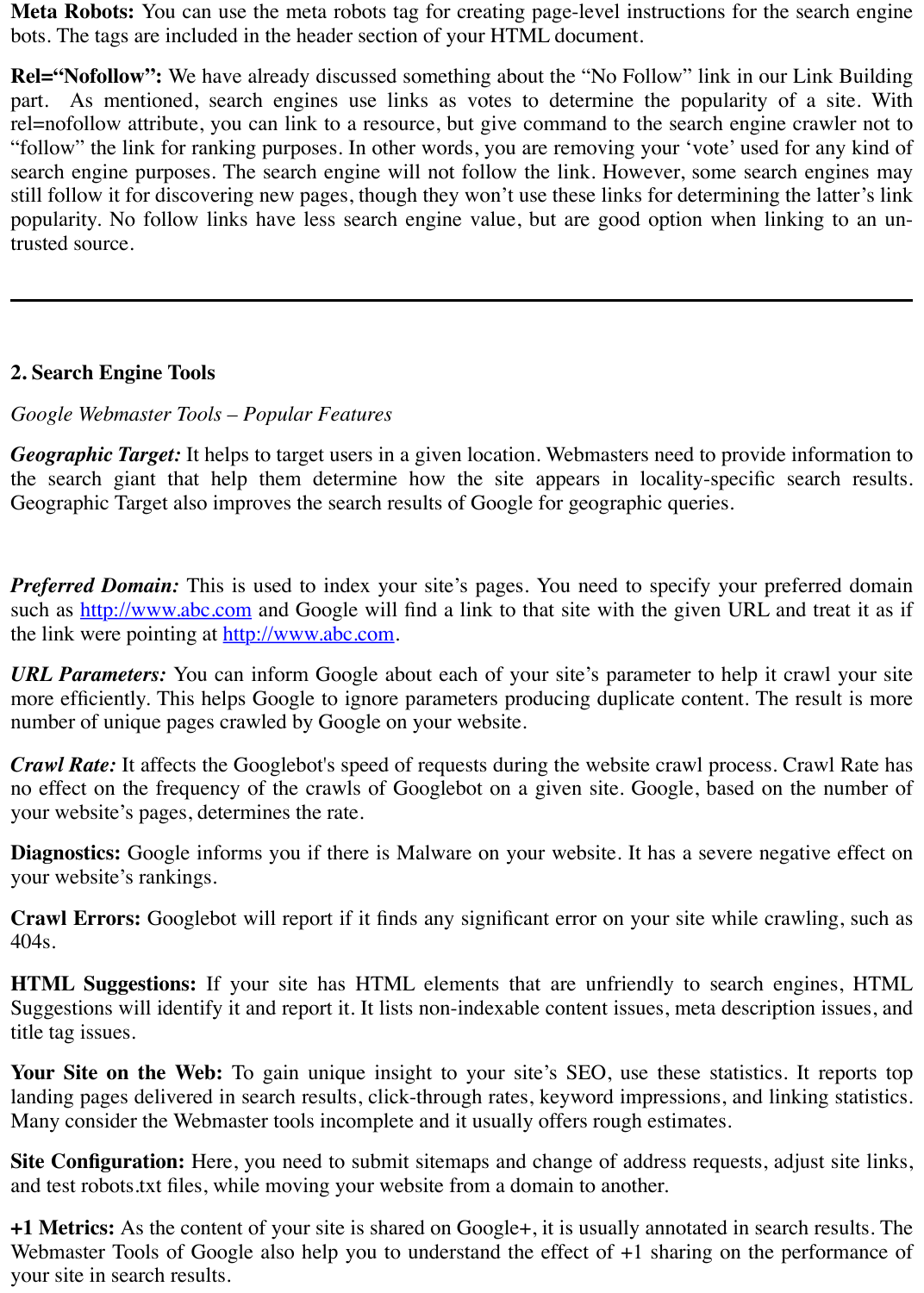Labs: Labs section's reports are still considered in its experimental stage by Google. However, they are important for webmasters, especially in determining the Site Performance. This how fast or slow the site loads for visitors.

#### *Bing Webmaster Center – Key Features*

Just like Google, the search engine Bing too offers certain search engine tools including Sites Overview, Crawl Stats, Index, and Traffic. The functionality of these tools is similar to the Google Webmaster Tools.

Search engines are now providing advanced tools for webmasters to improve the search rankings of their sites. This is an amazing step taken by search engines to improve their relationship with webmasters. However, this is the maximum search engines can do for webmasters. The webmasters and markers hold the ultimate responsibility for SEO.

### **1. Myths and Misconceptions about Search Engines**

 *Search engine Submission:* In the late 1990's, search engines had submission forms that were part of the optimization process. Site owners &Webmasters would tag their sites & pages with keyword information, and submit them to the engines. Soon after submission, a bot would crawl and include those resources in their index. However, this process didn't scale very well, the submissions were often spam, and the practice eventually gave way to purely crawl-based engines. Since 2001, not only has search engine submission not been required, but it is actually virtually useless. The engines all publicly note that they rarely use submission URLs, and that the best practice is to earn links from other sites.

 *Meta tags:* Earlier Meta tags were also an important part of the SEO process. When a user typed the keywords that are included in the site, the site would come up in the query and get ranked. However, this process was quickly spammed and eventually dropped by all the major engines as an important ranking method. Other tags as the title tags and meta description tag are critical to SEO, the meta robots tag is an important tool for controlling spider access.

 *Keyword Density and Keyword Stuffing:* A persistent myth in SEO revolves around the concept that keyword density i.e., the search engines use a mathematical formula for relevancy & ranking calculations by dividing the number of words on a page by the number of instances of a given keyword. Many SEO tools still feed on the concept that keyword density is an important metric, despite being proven untrue time and again. 10 extra instances of a keyword on a page is far less valuable than earning one good editorial link from a source that doesn't think you're a search spammer.

 *Paid search strengthens organic results:* This has never been proven nor has it ever been a probable explanation for effects in the organic results. Google, Yahoo! & Bing all have very effective walls in their organizations to prevent precisely this type of crossover. At Google, advertisers spending tens of millions of dollars each month have noted that even they cannot get special access or consideration from the search quality or web spam teams. As long as the existing barriers are in place and the search engines cultures maintain their separation, this will remain a myth. Bidding on keywords you already organically rank for can help increase your organic click through rate.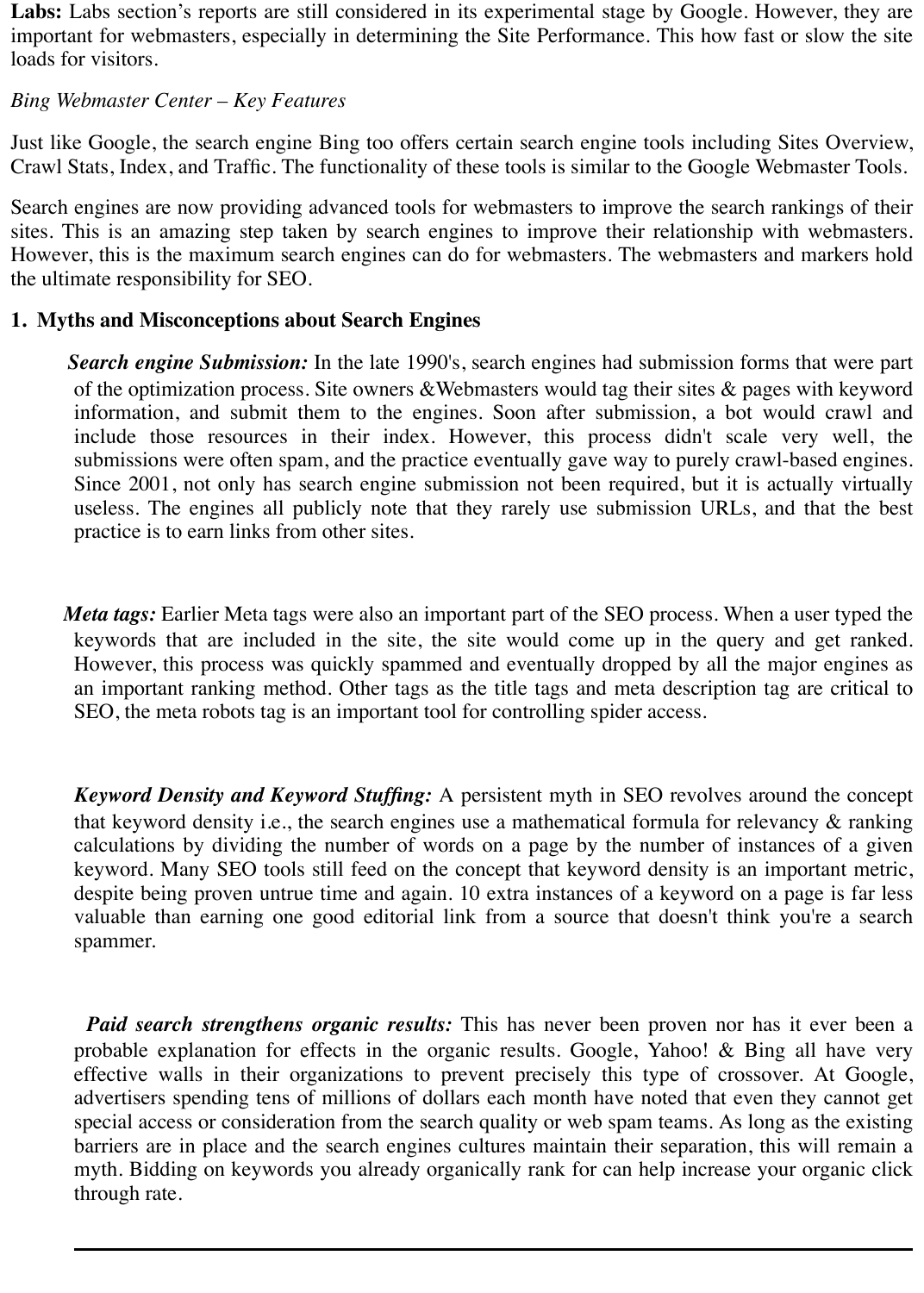### **2. Search Engine Spam**

The practice of spamming the search has been rising for a long time. It's no surprise that manipulating the engines is such a popular activity on the web with high payouts. However, it's become increasingly difficult and less and less worthwhile as it is not worth the effort. Users hate spam, and the search engines have a financial incentive to fight it. Google's greatest product advantage over the last 10 years has been their ability to control and remove spam better than their competitors. It's something all the engines spend a great deal of time, effort and resources on. Nowadays search engines have done a remarkable job identifying scalable, intelligent methodologies for fighting spam manipulation, making it dramatically more difficult to adversely impact their intended algorithms.

## *Page Level Spam Analysis*

Search engines perform spam analysis across individual pages and entire websites. A few ways the search engines evaluate manipulative practices on the URL level are discussed below:

 *Keyword Stuffing:* The most obvious and unfortunate spamming techniques, keyword stuffing, involves littering repetitions of keyword terms or phrases into a page in order to make it appear more relevant to the search engines. However, increasing the number of times a term is mentioned can considerably boost a page's ranking is false conception. Scanning a page for stuffed keywords is not massively challenging for the engines' algorithms.

*Manipulative Linking:* Manipulative link acquisition relies on the search engines' use of link popularity in their ranking algorithms to attempt to artificially inflate these metrics and improve visibility. This can come in many forms so it is one of the most difficult forms of spamming for the search engines to overcome. A few of its forms are:

- > *Link Schemes:* Link schemes, including link networks and link farms where fake or low value websites are built or maintained purely as link sources to artificially inflate popularity.
- **EXECT** *Reciprocal link exchange programs:* Here, sites create link pages that point back and forth to one another in an attempt to inflate link popularity.

 *Cloaking:* When text is hidden in the html code of a website, the engines call it cloaking. Cloaking can be accomplished in many ways and for both positive and negative reasons. The engines may let practices that are technically "cloaking" pass, as they're done for positive user experience reasons.

 *Low Value Pages:* The engines determine if a page provides unique content and value to its searchers before including it in their web indices and search results. The engines are against including the pages that are thin affiliate content, duplicate content, and dynamically generated content pages that provide very little unique text or value.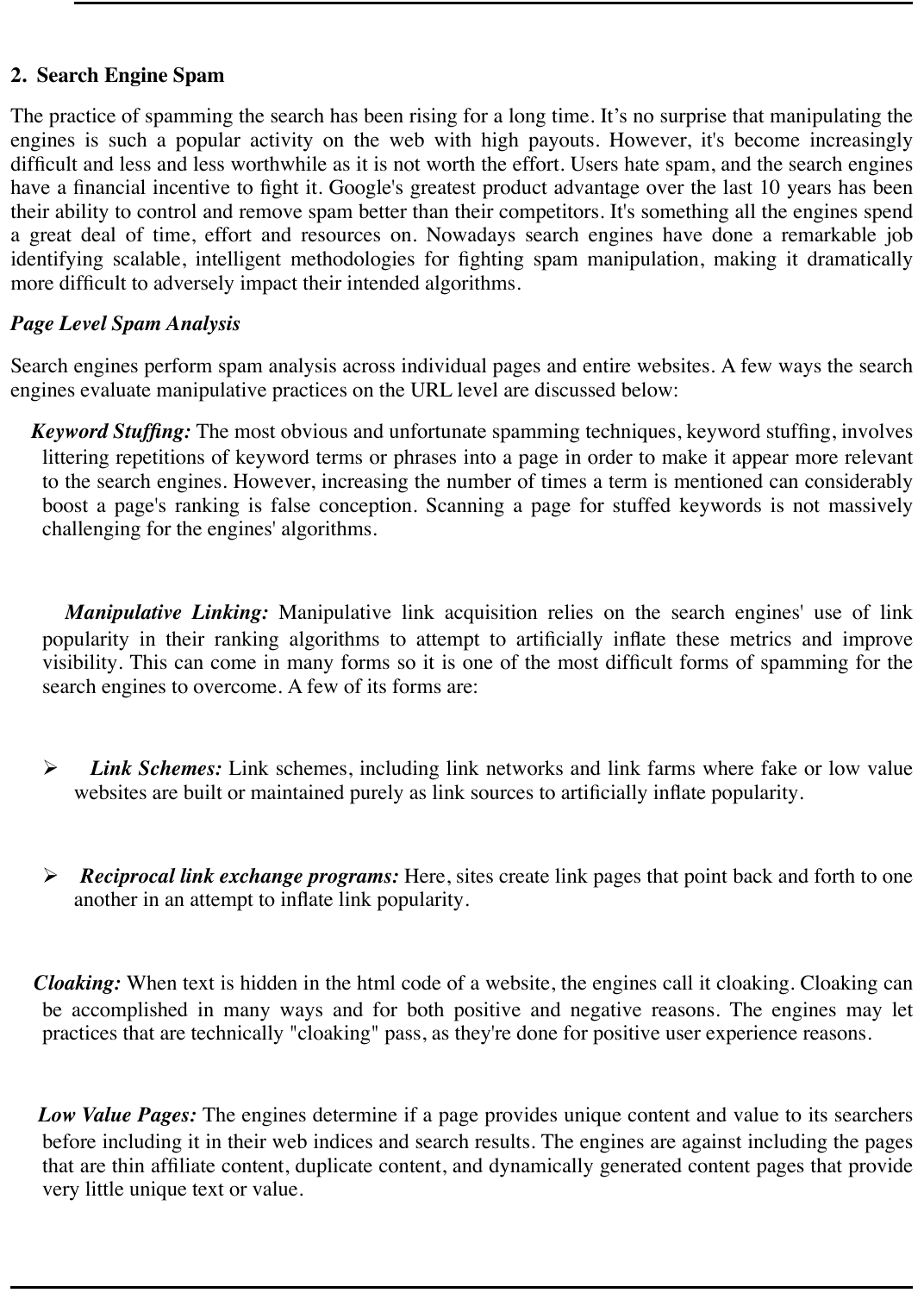#### **3. Recommendations for Getting Penalties Lifted**

The task of requesting re-inclusion or re-consideration in the engines is painful and usually unsuccessful. It's also never accompanied by any feedback to let you know why or what happened. It is important to know what to do in the event of a penalty or banning, as discussed below:

 If the site is not registered with the engine's Webmaster Tools service as Google's and Bing's. The registration creates an additional layer of connection and trust between the webmaster teams and your site.

 Thoroughly review the data in your Webmaster Tools accounts, from spam alert messages or broken pages to server or crawl errors to warnings. What's often perceived initially as a mistaken spam penalty is, in fact, related to accessibility issues.

 Re-inclusion or re-consideration request should be sent through the engine's Webmaster Tools service rather than the public form. This creates a greater trust layer and a better chance of feedback.

 Full disclosure is critical to getting consideration. If you've been spamming, - links you've acquired, how you got them, who sold them to your you own up to everything you've done, etc. The engines, want the details, as they'll apply this information to their algorithms for the future. If you hold back, they are likely to view you as dishonest, corrupt or simply incorrigible and as a result, no feedback occurs.

 Remove or fix everything you can. If you've acquired bad links, try to get them taken down. If you've done any manipulation on your own site, such as over-optimized internal linking, keyword stuffing, etc., get it off before you submit your request.

 Get ready to wait as responses can take months, and re-inclusion itself is a lengthy process. Hundreds of sites are penalized every week, so backlog the webmaster teams encounter is huge.

 If you run a large, powerful brand on the web, re-inclusion can be faster by going directly to an individual source at a conference or event. Engineers from all of the engines regularly participate in search industry conferences, such as SMX, SES, Pubcon, etc., and the cost of a ticket can easily outweigh the value of being re-included more quickly than a standard request might take.

 Be aware that with the search engines, lifting a penalty is not their obligation or responsibility. Legally, they have the right to include or reject any site/page for any reason. Inclusion is a privilege, not a right, so be cautious and don't apply techniques you're unsure or skeptical of - or you could find yourself in a very rough spot.

#### **1. Measuring and Tracking Success**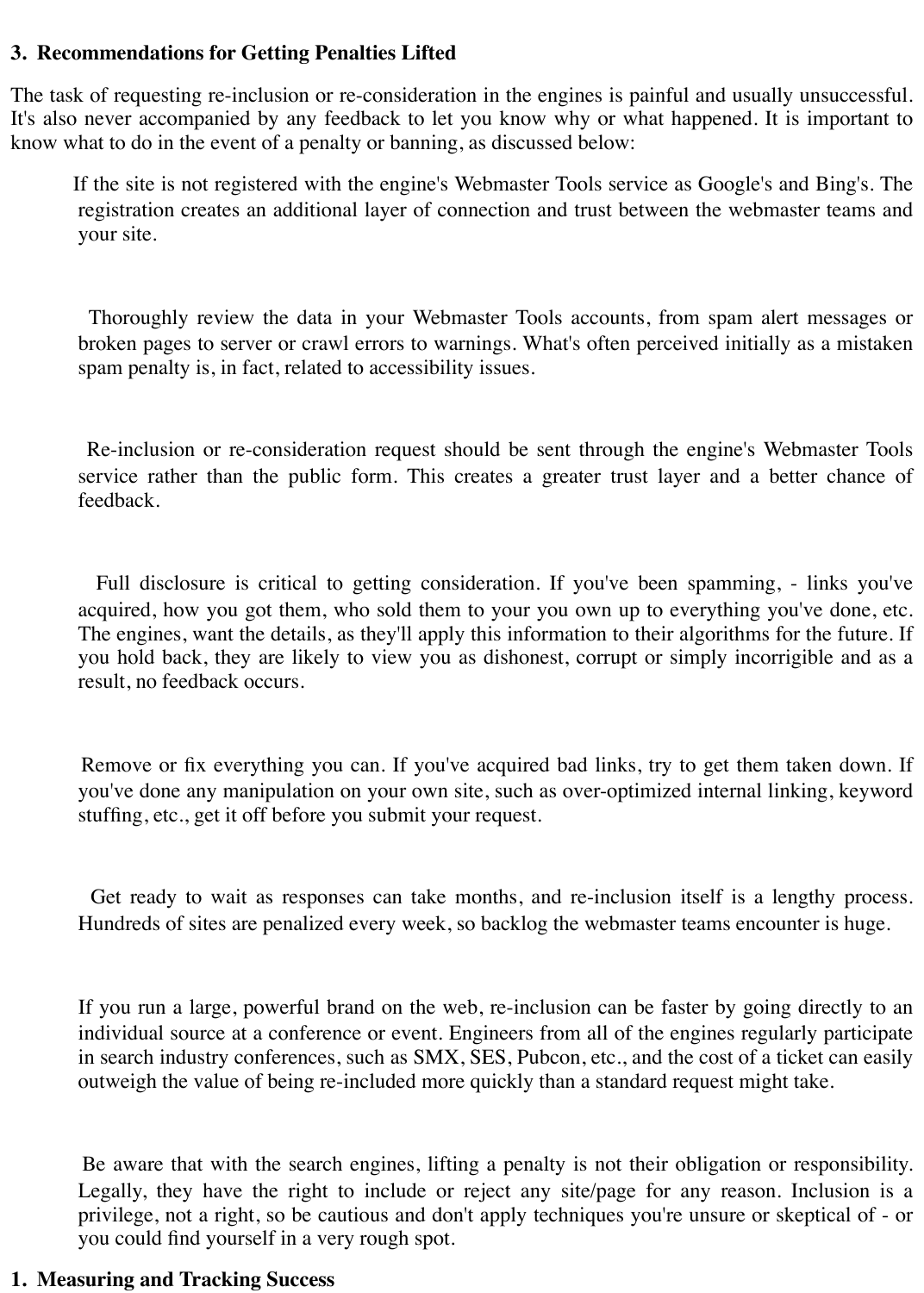Measurement is critical to success in search engine optimization. A few critical metrics critical to SEO are discussed below:-

 *Search engine share of referring visits:* It is critical to keep periodical track of the contribution of each traffic source for the site these include-

- **EXA** *Direct navigation:* Typed in traffic, bookmarks, and email links without tracking codes, etc
- **EXECUTE:** *Referral traffic:* Traceable email or from links across the web or in promotion & branding campaign links
- > *Search traffic:* Queries that sent traffic from any major or minor web search engine.

 Visits referred by specific search engines, in the US 3 major engines (Google, Yahoo & Bing) make up 95% of all traffic. For most other countries, Google make up to 80%. Measuring the contribution of the traffic can be critical for several reasons :

- **Performance vs. Market Share:** Broadly tracking the search engines in a countrywide scale can give the exact contribution level of each engine in accordance with its estimated market share.
- $\triangleright$  *Visibility of Potential Drops:* When search traffic drops significantly at any point, the relative and exact contributions from each engine will be essential to diagnosing the issue.
- > *Uncovering Strategic Value:* Identifying the tactics that gives a greater positive result on some engines can give a boost in strategizing the effort.

 *Conversion rate by search query term/phrase:* When it comes to the bottom line for your organization, few metrics matter as much as conversion. There are a few keywords, which attracts conversion ratio those few words, can be used to check the rankings, and improving on those words can undoubtedly lead to more conversion.

 *Number of pages receiving visits from search engines:* Knowing the number of pages that receive search engine traffic is an essential metric for monitoring overall SEO performance. From this number, we can get a glimpse into indexation - the number of pages the engines are keeping in their indices from our site. For most large websites (50,000+ pages), mere inclusion is essential to earning traffic, and this metric delivers a traceable number that's indicative of success or failure. As you work on issues like site architecture, link acquisition, XML Sitemaps, uniqueness of content and metadata, etc., the trend line should rise, showing that more and more pages are earning their way into the engines' results. Pages receiving search traffic is, quite possibly, the best long tail metric around.

While other analytics data points are of great importance, those mentioned above should be universally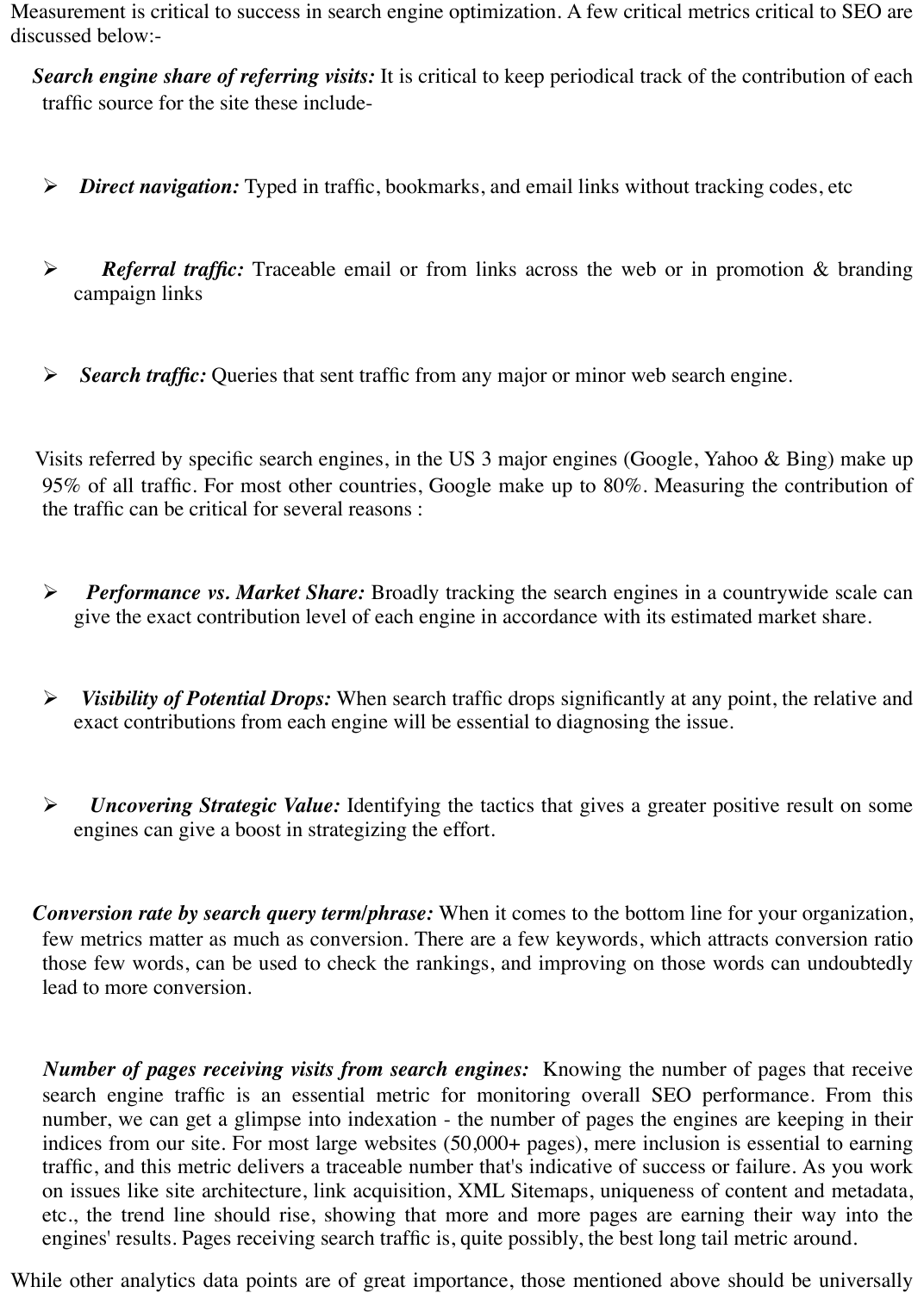applied to get the maximum value from your SEO campaigns.

#### **2. Metrics for Measuring**

It can be difficult to track the specific elements of the engines' algorithms effectively given that this data is not public, nor is it even well researched, in organic SEO. A combination of tactics has become best practices, and new data is constantly emerging to help track direct ranking elements and positive/negative ranking signals.

#### *Metrics Provided by Search Engines*

The engines provide some insight through publicly available queries and competitive intelligence. Employing these queries & tools effectively requires that you have an informational need with an actionable solution. The data is valuable if you have a plan of what to change/build/do once you learn what you need to know.

Below is a list of queries/tools/metrics from the engines, along with their respective applications.

## *Google: Google Site Query*

e.g., site: www.abdcba.co.uk- useful to see the number and list of pages indexed on a particular domain. You can expand the value by adding additional query parameters. For example - site: abdcba.co.uk/h/Sportinurl:tools - will show only those pages in Google's index that are in the blog and contain the word "tools" in the URL. While this number fluctuates, it's still a good rough measurement.

### *Google: Google Trends*

Available at Google.com/Trends - this shows keyword search volume/popularity data over time. If you're logged into your Google account, you can also get specific numbers on the charts, rather than just trend lines.

#### *Google: Google Trends for Websites*

Available at trends.google.com/websites - This shows traffic data for websites according to Google's data sources. A logged in user account will show numbers in the chart to indicate estimated traffic levels.

#### *Google: Google Insights for Search*

Available at google.com/insights/search - this tool provides data about regional usage, popularity and related queries for keywords.

### *Bing: Bing Site Query*

Bing allows queries to show the number and list of pages in their index from a given site. Bing's counts are given to wild fluctuation and massive inaccuracy, often rendering the counts themselves useless.

# *Bing: Bing IP Query*

E.g., IP: 123.00.321.213 - this query will show pages that Microsoft's engine has found on the given IP address. This can be useful in identifying shared hosting and seeing what other sites are hosted on a given IP address.

### *Microsoft: Ad Intelligence*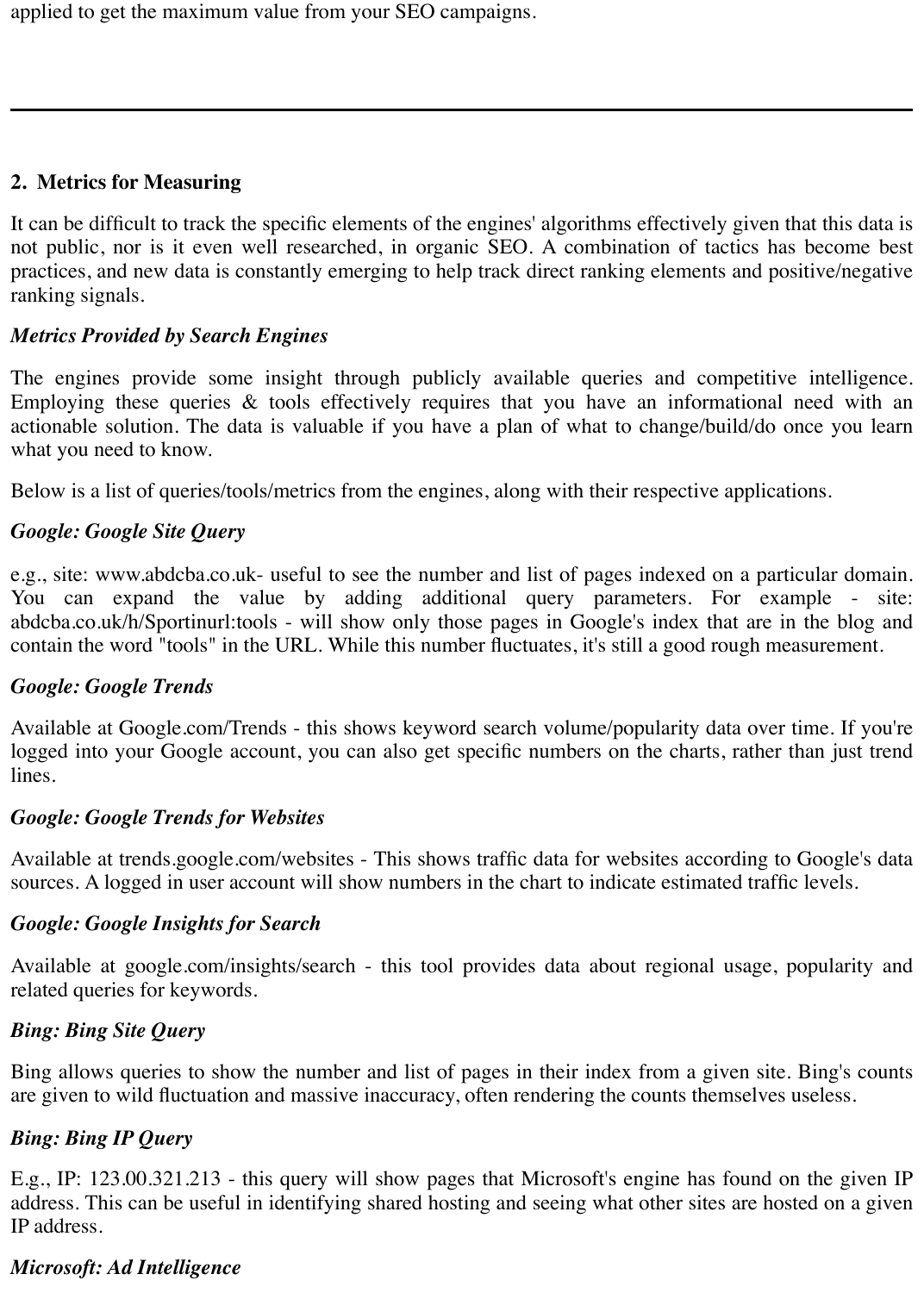Microsoft Advertising is a great variety of keyword research and audience intelligence tools are provided by Microsoft for search and display advertising. This guide won't dive deep into the value of each individual tool, but they are worth investigating and many can be applied to SEO.

#### **3. Applying the Metrics to Your Campaign**

Only the knowledge of the numbers and queries won't help unless it can be effectively interpreted and applied. Below are some of the most common directional signals provided by tracking data points and how to respond with actions to improve or execute on opportunities.

 *Fluctuation In Search Engine Page and Link Count Numbers:* The numbers reported in "site:" and "link:" queries are rarely precise, it is recommend not to get too worried about fluctuations showing massive increases or decreases unless they are accompanied by traffic drops. If you do see significant drops in links or pages indexed accompanied by similar traffic referral drops from the search engines, you may be experiencing a real loss of link juice, check to see if important links that were previously sending traffic/rankings boosts still exist, or a loss of indexation due to penalties, hacking, malware, etc. A thorough analysis using your own web analytics and Google's Webmaster Tools can help to identify potential problems.

 *Falling Search Traffic from Multiple Engines:* If there is something on your site, that is blocking crawlers or stopping indexation, this could be something in the robots.txt or Meta robots tags, a problem with hosting/uptime, a DNS resolution issue or a number of other technical breakdowns. Carefully review your Webmaster Tools accounts and analytics to help determine potential causes.

*Individual Ranking Fluctuations:* Ranking algorithms fluctuate, competitors gain and lose links and on-page optimization tactics and search engines even flux between indices and may sometimes even make mistakes in their crawling, inclusion or ranking processes. When a dramatic rankings decrease occurs, you might want to carefully review on-page elements for any signs of over-optimization or violation of guidelines such as cloaking, keyword stuffing, and check to see if links have recently been gained or lost. When a temporary period of high visibility followed by a dramatic drop is common, a freshness boost occurs with sudden spikes in rankings for new content.

 *Positive Increases in Link Metrics without Rankings Increases:* For new sites, pages and content that are competing in very difficult results, rankings take time and even earning lots of great links is not a sure recipe to instantly reach the top. The engines need to not only crawl all those pages where you've acquired links, but index and process them too. The metrics and rankings you're seeking may be days or even weeks behind the progress you've made, given the almost certain use of delta indices by the engines to help with freshness.

#### **References:**

1. <http://www.7boats.com/services/internet-marketing/seo/seo-glossary/>